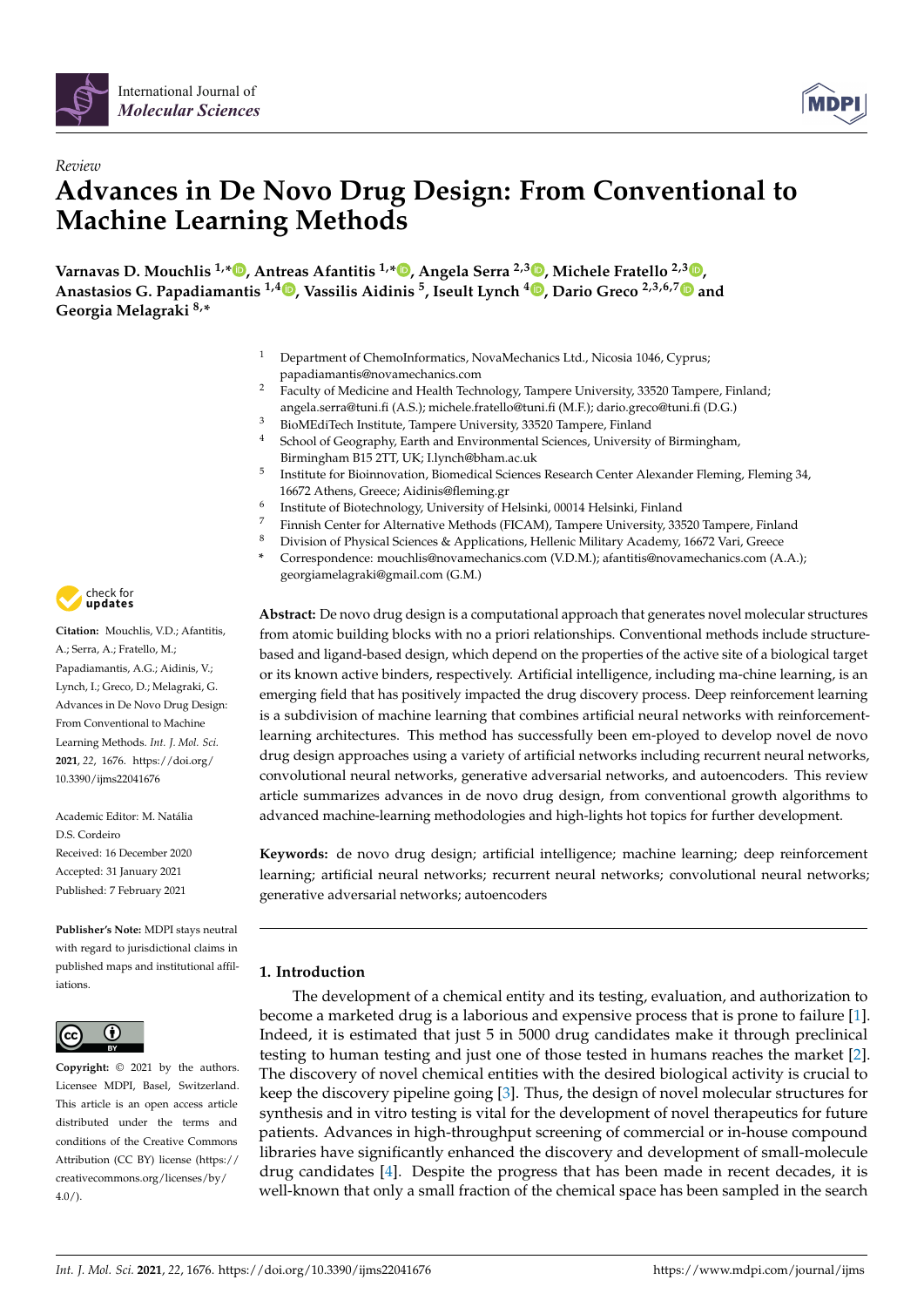for novel drug candidates. Therefore, medicinal and organic chemists face a great challenge in terms of selecting, designing, and synthesizing novel molecular structures suitable for entry into the drug discovery and development pipeline.

Computer-aided drug design methods (CADD) have become a powerful tool in the process of drug discovery and development [\[5\]](#page-16-4). These methods include structurebased design such as molecular docking and dynamics, and ligand-based design such as quantitative structure–activity relationships (QSAR) and pharmacophore modeling. In addition, the increasing number of X-ray, NMR, and electron microscopy structures of biological targets, along with state-of-the-art, fast, and inexpensive hardware, have led to the development of more accurate computational methods that accelerated the discovery of novel chemical entities. However, the complexity of signaling pathways that represent the underlying biology of human diseases, and the uncertainty related to new therapeutics, require the development of more rigorous methods to explore the vast chemical space and facilitate the identification of novel molecular structures to be synthesized [\[6\]](#page-16-5).

De novo drug design (DNDD) refers to the design of novel chemical entities that fit a set of constraints using computational growth algorithms [\[7\]](#page-16-6). The word "de novo" means "from the beginning", indicating that, with this method, one can generate novel molecular entities without a starting template [\[8\]](#page-16-7). The advantages of de novo drug design include the exploration of a broader chemical space, design of compounds that constitute novel intellectual property, the potential for novel and improved therapies, and the development of drug candidates in a cost- and time-efficient manner. The major challenge faced in de novo drug design is the synthetic accessibility of the generated molecular structures [\[9\]](#page-16-8). In this paper, advances in de novo drug design are discussed, spanning from conventional growth to machine learning approaches. Briefly, conventional de novo drug design methodologies, including structure-based and ligand-based design using evolutionary algorithms, are presented. Design constraints can include, but are not limited to, any desired property or chemical characteristic, for example: predefined solubility range, toxicity below a threshold, and specific chemical groups included in the structure. Finally, machine-learning approaches such as deep reinforcement learning and its application in the development of novel de novo drug design methods are summarized. Future directions for this important field, including integration with toxicogenomics and opportunities in vaccine development, are presented as the next frontiers for machine-learning-enabled de novo drug design.

### **2. De Novo Drug Design Methodology**

De novo drug design is a methodology that creates novel chemical entities based only on the information regarding a biological target (receptor) or its known active binders (ligands found to possess good binding or inhibitory activity against the receptor) [\[10](#page-16-9)[–14\]](#page-17-0). The major components of de novo drug design include a description of the receptor active site or ligand pharmacophore modeling, construction of the molecules (sampling), and evaluation of the generated molecules. Two major de novo drug-design approaches are available including structure-based and ligand-based design (Figure [1\)](#page-2-0). The threedimensional structures of a receptor are generally available through X-ray crystallography, NMR, or electron microscopy [\[15,](#page-17-1)[16\]](#page-17-2). When the structure of the receptor is unknown, homology modeling can be employed to acquire a suitable structure for de novo drug design [\[17\]](#page-17-3). However, the quality of a homology model depends on the quality of the template structure and sequence similarity. The Ligand-based approach is generally used when no structural data for the biological target are available, but instead one or more active binders are known [\[3\]](#page-16-2).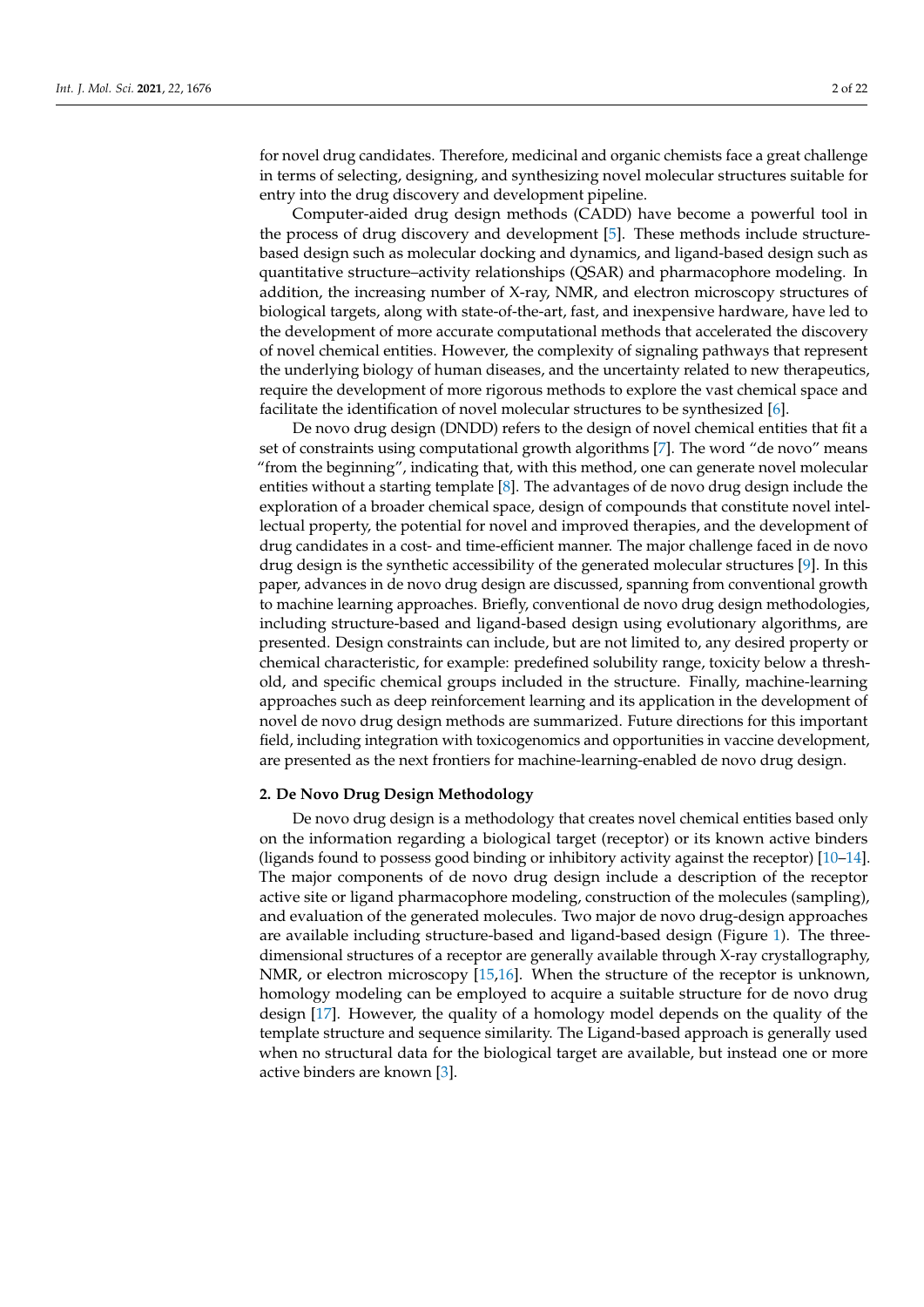<span id="page-2-0"></span>

**Figure 1.** Schematic representation of the de novo drug-design methodology.

#### *2.1. Structure-Based De Novo Drug Design*

Receptor-based de novo drug design begins with defining the active site of the receptor. Since the molecular shape, physical, and chemical properties of the active site are important for tight and specific binding of a ligand, the active site is analyzed to determine the shape constraints and the non-covalent interactions for a ligand [\[9\]](#page-16-8). Receptor–ligand non-covalent interactions consist of hydrogen-bonds, electrostatic, and hydrophobic interactions and are used to generate interaction sites for a ligand. These sites play a significant role in reducing the high number of generated structures, thus increasing selectivity. There are several methods used to define interaction sites for the active site of the receptor. An example is HSITE, a rule-based method which considers only hydrogen-bond donors and acceptors generating a map of hydrogen-bonding regions [\[18\]](#page-17-4). LUDI and PRO\_LIGAND are other ruled-based methods that also consider hydrophobic interaction sites [\[19–](#page-17-5)[21\]](#page-17-6). HIPPO is a ruled-based method that considers the interaction sites of covalent bonds and metal ion bonds [\[22\]](#page-17-7). Other methods include grid-based approaches, in which a grid of points is generated in the active site of the receptor, and interaction energies for hydrogen-bonding or hydrophobic interactions are calculated using probe atoms or fragments at each grid point [\[23–](#page-17-8)[25\]](#page-17-9). Multiple-copy simultaneous search (MCSS) is a method that randomly docks functional groups in the active site to determine energetically favorable positions and orientations [\[26,](#page-17-10)[27\]](#page-17-11). The functional groups are then minimized using a force-field, and groups are discarded if the interaction energy between them and the active site is not favorable based on a threshold value. The evaluation of the candidate structures is important in de novo drug design and it is generally performed by calculating the free binding energy of the candidate molecule with the binding site of the receptor using scoring functions. The main scoring functions used to evaluate the generated structures include force fields, empirical scoring functions, and knowledge-based scoring functions [\[28–](#page-17-12)[32\]](#page-17-13).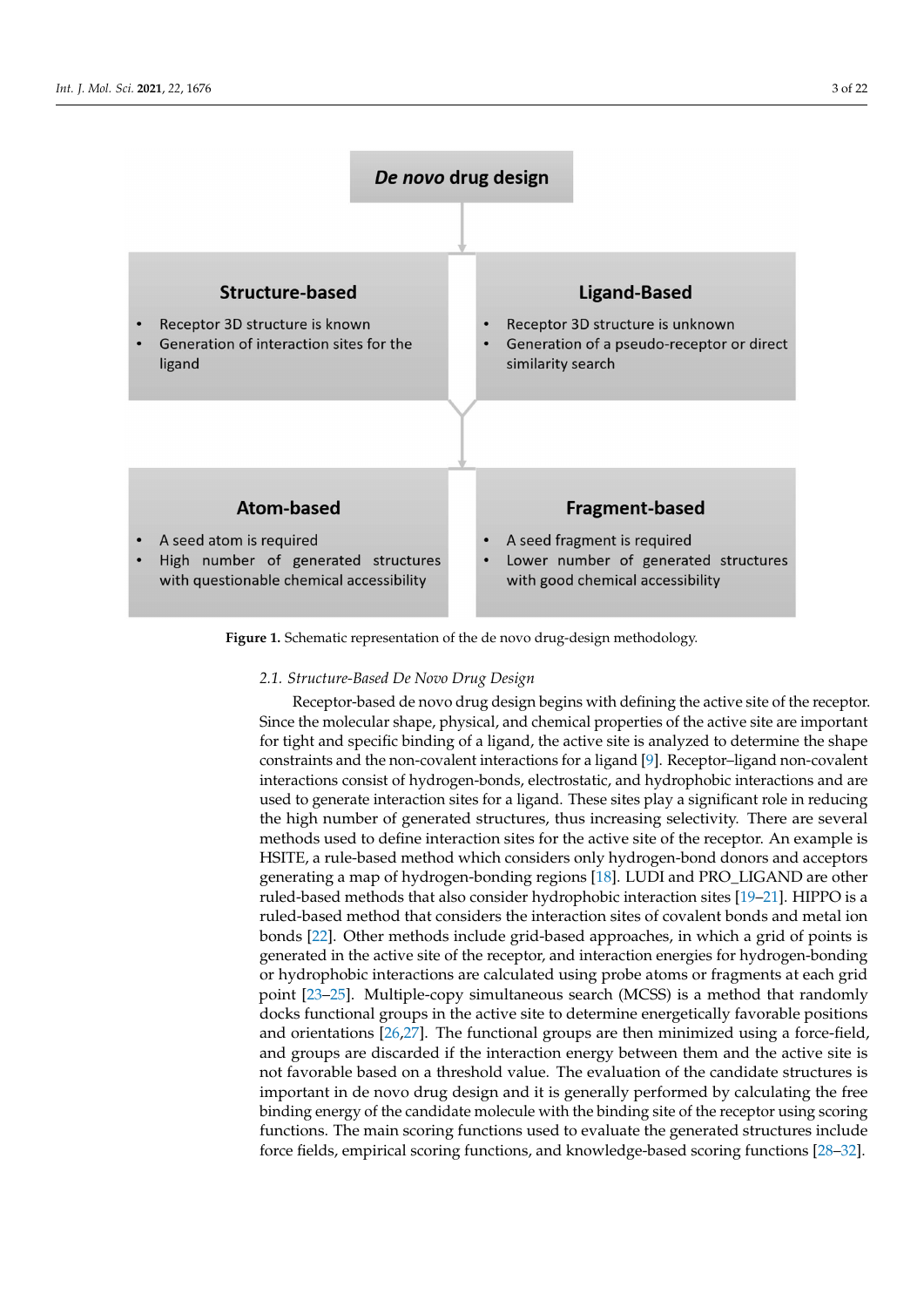## *2.2. Ligand-Based De Novo Drug Design*

When the three-dimensional structure of a biological target is absent, known active binders offer an alternative strategy for de novo drug design [\[3\]](#page-16-2). Such data are available in the literature from screening efforts or structure–activity relationship studies [\[33\]](#page-17-14). Active binders can also be found in databases such as ChEMBL, which contains bioactive molecules with drug-like properties [\[34\]](#page-17-15). This method is often employed to design novel candidate structures for biological targets for which obtaining a crystal structure is challenging [\[35\]](#page-17-16). From one or more known active binders, a ligand pharmacophore model is established and used to design novel structures. In particular, the ligand pharmacophore model can be utilized either to create a pseudo-receptor or to directly perform similarity design [\[21\]](#page-17-6). It is worth mentioning that the quality of the pharmacophore model plays a significant role in ligand-based de novo drug design and it depends on the structural diversity of the known binders. The possibility of different binding modes requires the assumption of a common binding mode to build the pharmacophore model. A quantitative structure–activity relationship model can be used in parallel to evaluate the quality of the pharmacophore model [\[36\]](#page-17-17). Examples of ligand-based de novo drug design tools include TOPAS [\[37\]](#page-17-18), SYNOPSIS [\[38\]](#page-17-19), and DOGS [\[39\]](#page-18-0).

#### *2.3. Sampling Methods in De Novo Drug Design*

Sampling of the candidate structures can be achieved by two methods, namely atombased and fragment-based approaches [\[8](#page-16-7)[,9\]](#page-16-8). In atom-based sampling, an initial atom is randomly placed in the active site and used as a seed to construct the rest of the molecule. In every stage, a variety of atoms and hybridization states of each atom are explored. As a result, the chemical space covered by this method is vast and the generated structures need to be narrowed down. This is typically achieved by filtering the structures based on chemical accessibility. Atom-based sampling has the advantage of a higher exploration of the chemical space, and thus a greater number and variety of structures are generated. However, the high number of generated structures makes it difficult to identify suitable compounds for synthesis and experimental testing. LEGEND is an example of an atom-based de novo drug-design algorithm [\[24\]](#page-17-20). Fragment-based sampling is the preferred method in de novo drug design because the structures are generated as fragment assemblies, which narrows the chemical search space, maintains good diversity, and generates candidate compounds with chemical accessibility and optimal adsorption, distribution, metabolism, excretion and toxicity (ADMET) properties [\[8\]](#page-16-7). This method requires a database that contains fragments and linkers, which are obtained either virtually or experimentally [\[3\]](#page-16-2). A fragment is docked in the active site and is utilized as a seed to build the rest of the molecule [\[40](#page-18-1)[–42\]](#page-18-2). Examples of algorithms that employ fragment-based design as a sampling method include LUDI [\[43\]](#page-18-3), PRO\_LIGAND [\[20\]](#page-17-21), SPROUT [\[44\]](#page-18-4), and CONCERTS [\[29\]](#page-17-22). It is worth mentioning that drug properties such as ADMET can be implemented in de novo drug design using secondary target constraints [\[9\]](#page-16-8). For example, structures with drug-like properties such as oral bioavailability can be obtained by filtering the proposed structures using Lipinski's rule of five or other in silico predictive models [\[45](#page-18-5)[–47\]](#page-18-6).

## **3. Evolutionary Algorithms in De Novo Drug Design**

Evolutionary algorithms have been extensively used in de novo drug design [\[8\]](#page-16-7). These algorithms are subdivided into genetic algorithms, genetic programming, evolutionary programming, and evolutionary strategies, which are based on population optimization using mechanisms inspired by biological evolution, such as reproduction, mutation, recombination (crossover), and selection [\[48](#page-18-7)[,49\]](#page-18-8). In the case of drug design, a population of structures or conformations is created, and each member of the population is encoded by a randomly generated chromosome. The cycle begins with the generation of a "parent" population from a randomly (stochastically) created initial population (Figure [2\)](#page-4-0). Each parent undergoes a random transformation using genetic operators to generate a population of new structures, called "children". The two principal operators used are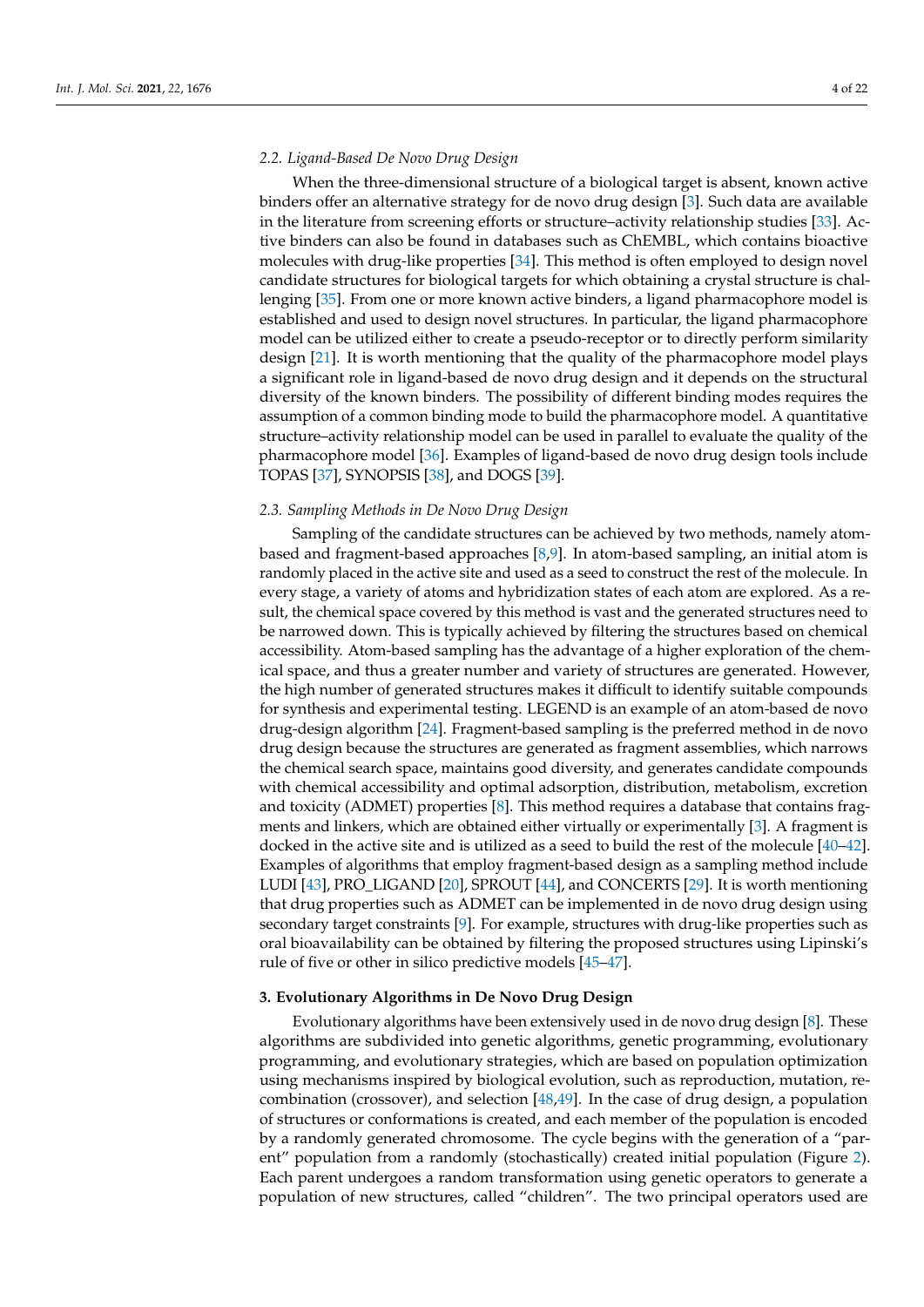mutation and crossover. Mutation generates new populations by introducing new information, while crossover uses this information to create new individual populations of the candidate structures. A fitness function is then employed to evaluate the binding score of each "child" structure. Based on the score, a new generation of parents is selected from the combined population of the initial "parents" and "children". This new population of "parents" is used in the next cycle. This cycle is repeated until the termination criterion is fulfilled [\[50](#page-18-9)[–52\]](#page-18-10). The main evolutionary techniques used in de novo drug design include genetic algorithms, evolutionary strategies, and evolutionary graphs [\[8\]](#page-16-7). Examples of de novo drug-design applications using genetic algorithms include LigBuilder [\[25\]](#page-17-9), LEA [\[53\]](#page-18-11), ADAPT [\[54\]](#page-18-12), PEP [\[55\]](#page-18-13), SYNOPSIS [\[38\]](#page-17-19), LEA3D [\[56\]](#page-18-14), GANDI [\[40\]](#page-18-1) and ML GAN [\[57\]](#page-18-15). De novo drug-design tools utilizing evolutionary strategies are TOPAS [\[37\]](#page-17-18), Flux(1) [\[58\]](#page-18-16), and FLUX [\[59\]](#page-18-17). Finally, examples of de novo drug-design applications employing evolutionary graphs are MEGA [\[60\]](#page-18-18) and EvoMD [\[61\]](#page-18-19).

<span id="page-4-0"></span>

**Figure 2.** Schematic representation of the evolutionary algorithmic cycle in de novo drug design.

## **4. Artificial Intelligence in De Novo Drug Design**

Artificial intelligence (AI) is a scientific field that exploits the ability of machines to mimic human cognitive functions such as learning and problem solving (Figure [3\)](#page-5-0) [\[62](#page-18-20)[–65\]](#page-18-21). Machine learning (ML) is a subdivision of AI that enables machines to learn from data using statistical methods and to make predictions [\[66,](#page-18-22)[67\]](#page-18-23). ML methods have been employed to predict outcomes related to drug discovery [\[68\]](#page-18-24). Deep learning (DL) is a subdivision of ML which makes the computation of multilayer neural networks feasible [\[69\]](#page-18-25). The increased volumes of data available, combined with continuous increasing computer power, gave rise to DL methods such as recurrent neural networks (RNN), convolutional neural networks (CNN), generative adversarial networks (GAN), and autoencoders (AE). Reinforcement learning (RL) is another subdivision of machine learning, based on rewarding desired behaviors and/or punishing undesired ones [\[70\]](#page-19-0). Deep reinforcement learning (DRL) is a combination of artificial neural networks with reinforcement learning architectures, and has recently been employed in de novo drug design [\[71](#page-19-1)[,72\]](#page-19-2). Such methods are expected to revolutionize the field of drug discovery since they are remarkably successful in other fields including recognition of speech [\[73\]](#page-19-3), formal languages [\[74\]](#page-19-4), video representations [\[75\]](#page-19-5), music [\[76\]](#page-19-6), and more.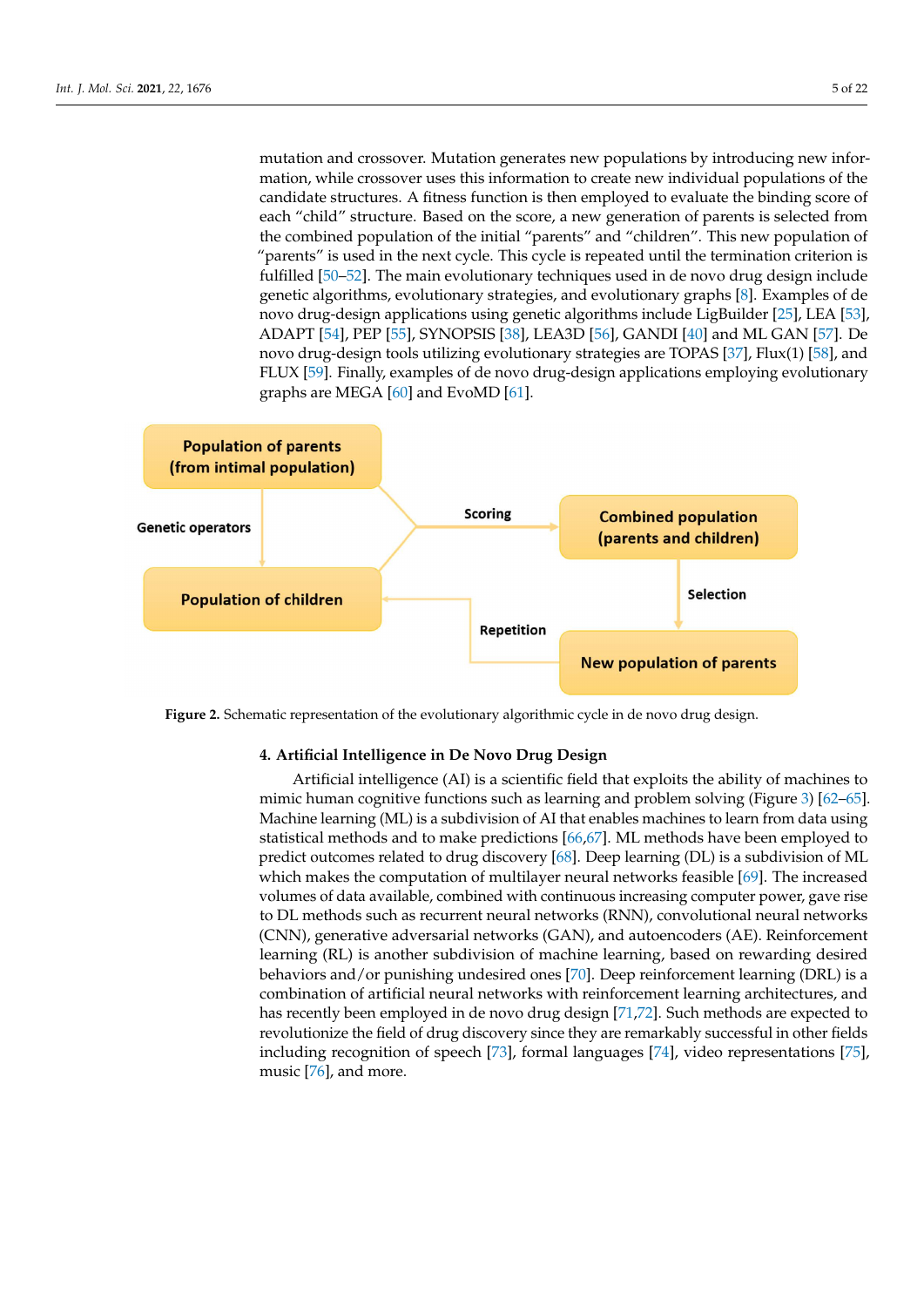<span id="page-5-0"></span>

**Figure 3.** Artificial intelligence methods such as machine, deep, and reinforcement learning have been successfully employed in de novo drug design.

## *Deep Reinforcement Learning (DRL) in De Novo Drug Design*

Among the range of AI subdivisions, DL has been very popular in mimicking human abilities of image recognition and natural language processing [\[77\]](#page-19-7). In addition, DL has been employed for the development of analysis approaches in data-driven fields such as biomedicine and healthcare [\[78](#page-19-8)[,79\]](#page-19-9). In drug discovery, DL was initially employed for the development of QSAR to predict properties such as affinity, toxicity, etc. [\[80](#page-19-10)[,81\]](#page-19-11). Advances in drug discovery DL methods led to the development of fully connected neural networks using molecular descriptors calculated directly from molecular structures [\[82\]](#page-19-12). De novo drug design using DRL, which combines artificial neural networks with reinforcement learning, is a breakthrough in the field of drug discovery [\[72](#page-19-2)[,83\]](#page-19-13). DRL approaches in de novo drug design typically consist of a generative model (generator) and a de novo drug-design agent that uses reinforcement learning (Figure [4\)](#page-6-0). For the generative model, a multilayer artificial neural network is used. Depending on the type of artificial network, the input layer might consist of SMILES or graphs of molecules [\[84\]](#page-19-14). SMILES represents a molecule as a sequence of characters corresponding to atoms and special characters denoting connectivity [\[85\]](#page-19-15). The neural network is then trained using tokens of pre-existing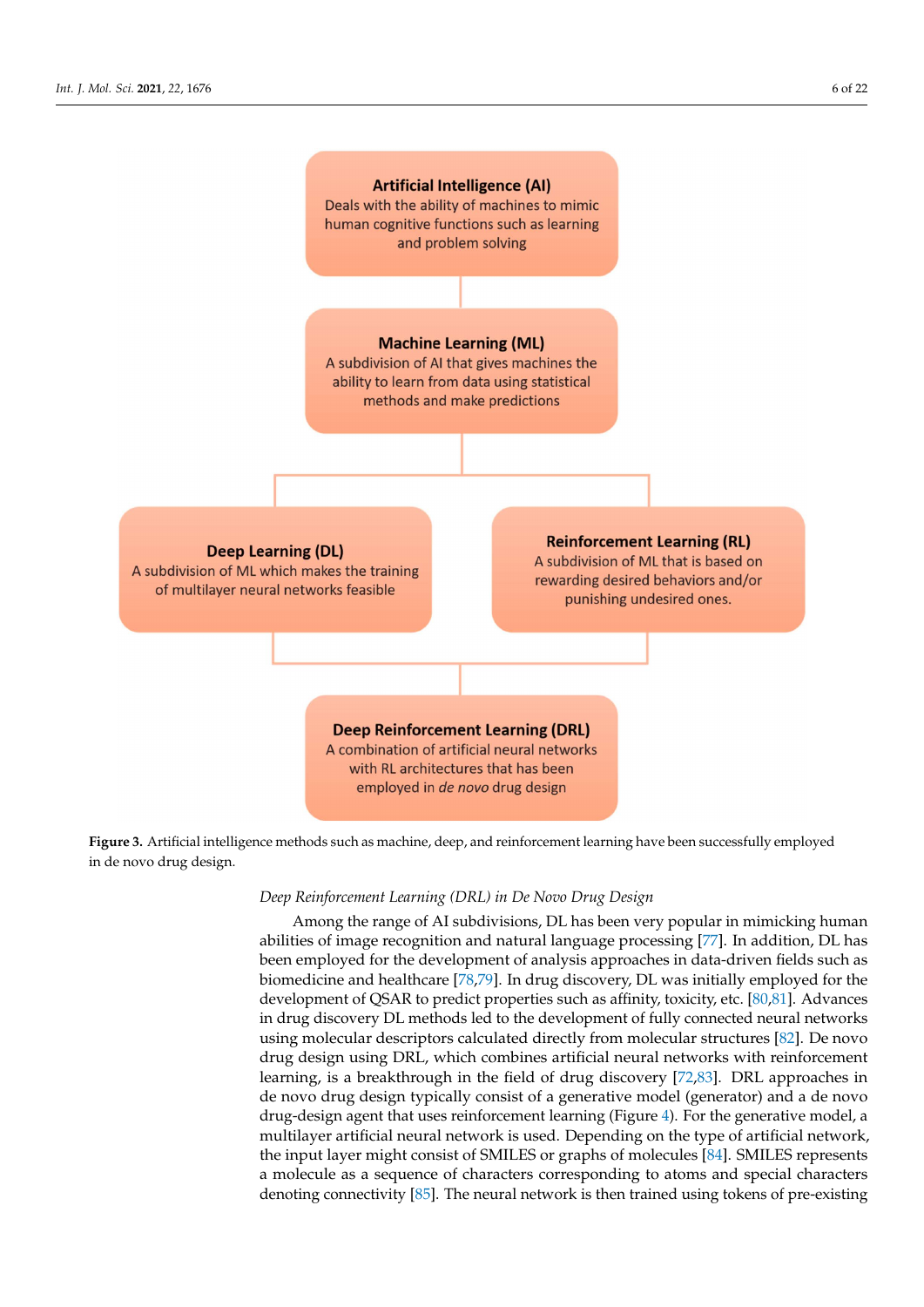data such as known bioactive molecules for a specific biological target. Construction of output structures is a result of iterative learning and decision-making steps [\[83\]](#page-19-13). At each step, the model determines the optimal token from the vocabulary based on the generated sequence of previous steps. The de novo drug design agent is part of the reinforcement framework, and it could be conceptualized as a virtual robot that interacts with molecules and modifies them to improve their properties. The actions of the agent are controlled by the artificial neural network, also called the generator.

<span id="page-6-0"></span>

**Figure 4.** Deep reinforcement learning consists of a generator which is usually an artificial neural network and a de novo drug-design agent that uses reinforcement learning to make decisions for the generation of novel molecular structures.

## **5. Examples of DRL in De Novo Drug Design**

## *5.1. Recurrent Neural Networks (RNN)*

A recurrent neural network (RNN) is an artificial neural network architecture that employs cyclic connections between neurons [\[86,](#page-19-16)[87\]](#page-19-17). These connections enable an RNN to have an inner representation of the current state, which enables it to remember information from previous steps in a sequence. Because of that, an RNN is suitable for the analysis of sequential data such as text or molecules represented as a sequence of characters like SMILES. RNN works sequentially by processing one step at a time in a series of actions. RNN can learn from SMILES strings' patterns and the molecules produced from the de novo molecule procedure are chemistry-driven.

RNN combined with reinforcement learning was successfully employed in the de novo drug design of novel molecular entities [\[88–](#page-19-18)[90\]](#page-19-19). The first step of this method includes a fine-tuned RNN that is pre-trained using existing bioactive molecules from a database such as ChEMBL. Training of an RNN is generally performed through maximum likelihood estimations of the next token in a target sequence of given tokens from the previous steps [\[72\]](#page-19-2). Once the RNN has been trained on target sequences such as SMILES, it is then used to generate new sequences that follow the conditional probability distributions learned from the training set [\[72\]](#page-19-2). In the second step, a de novo drug-design agent is generated based on a policy that maps a state to the probability of each action taken. Based on a set of actions taken from states and the received rewards, the agent policy is improved to increase the expected return. Two approaches have been used in reinforcement learning to obtain a policy: policy-based RL in which a representation of the decision policy is explicitly built and kept in memory during learning, or a value-based RL where only a value function is stored while the policy is implicit. A task that has a clear endpoint is referred to as an episodic task, which in the case of de novo drug design, is the generation of a SMILES string for a novel molecular entity.

Several examples of DRL in de novo drug design that employed RNN were reported in the literature, including a model that was trained to generate sulfur-free molecules using augmented episodic likelihood [\[72\]](#page-19-2). Reinforcement Learning for Structural Evolution (ReLeaSE) is an application of DRL to the problem of designing chemical libraries with the desired physicochemical and biological properties [\[91\]](#page-19-20). This approach uses a special type of stack-augmented RNN that was successful in inferring algorithmic patterns. This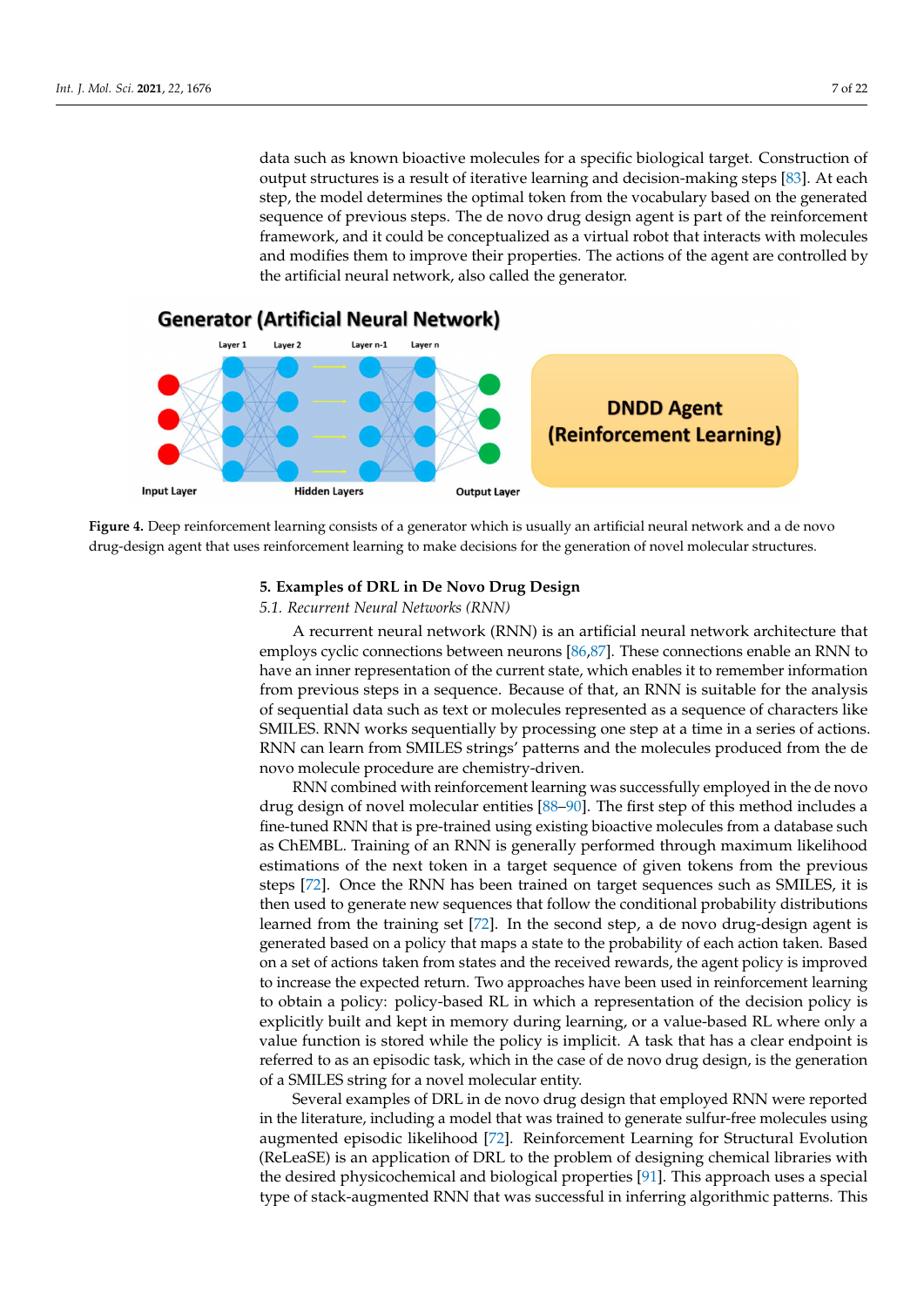implementation considers SMILES strings as sentences composed of characters used in SMILES notation. The objective of stack-RNN is to learn the hidden rules of forming sequences of letters that correspond to legitimate SMILES strings. SMILES strings are used for both generative and predictive phases of the method and these phases are integrated into a single workflow. A fragment-based DRL approach, based on an actor-citric model, for the automatic generation of molecules with improved properties, was developed using RNN and RL [\[92\]](#page-19-21). This model learns how to modify molecules to improve their properties by generating novel structures that are similar to existing bioactive compounds of a given target. Thus, this approach does not attempt to search the entire chemical space to find optimal candidate molecules; instead, it optimizes an existing lead compound by adding fragments.

A multi-objective evolutionary de novo drug-design approach was developed using RNN to generate novel molecules [\[93\]](#page-19-22). The best molecules were selected to retrain the network using transfer learning (TL). In TL, a model is trained on a source task and then retrained on a new related task called the target task [\[94\]](#page-19-23). TL has been proven to be efficient in improving the accuracy of models based on narrowly defined tasks. A deep learning methodology using a long short-term memory (LSTM) RNN was successfully employed in de novo drug design [\[95\]](#page-19-24). The first part of this study involved training an LSTM-based RNN model to generate libraries of valid SMILES strings with high accuracy. TL was then used to fine-tune the model by generating molecules that are structurally similar to drugs with known bioactivities against a particular biological target. This method was found to be successful in the early stages of drug discovery where there is a low amount of data available. The second part of this study involved the application of the generative model to fragment-based drug discovery by growing a library of leads starting from a known active fragment [\[95\]](#page-19-24).

An interesting study demonstrated that molecular information, such as molecular descriptors, can be incorporated into a conditional RNN generative process [\[96\]](#page-19-25). The generation process of this approach was conditioned with properties calculated either directly from molecular structures or QSAR, such that the encoder part was no longer needed. The conditional seed successfully steered the focus of the RNN towards a particular subset of the chemical domain, such as bioactive compounds of a biological target. A novel way of assessing the focus of a probabilistic sequence generator was also achieved using negative log-likelihood plots. An RNN trained on large sets of molecules was employed to develop a data-driven de novo drug-design approach [\[89\]](#page-19-26). This study demonstrated that an RNN trained on SMILES strings of molecules can both learn the grammar required to generate valid SMILES and generate molecules with similar properties to the compounds used for the training of the RNN [\[97\]](#page-19-27). A recent study assessed bidirectional molecule generation with RNN, comparing three bidirectional strategies (novelty, chemical biological relevance, and scaffold diversity) to the unidirectional forward RNN approach for the computer-generated molecules with SMILES string generation [\[98\]](#page-19-28).

#### *5.2. Convolutional Neural Networks (CNN)*

A convolutional neural network (CNN) is a type of artificial network consisting of altering, convolution, and pooling layers, which enables them to extract features automatically [\[99](#page-19-29)[–101\]](#page-20-0). CNNs were extensively employed in image processing with great success by running a small window over the input feature vector at both training and test phases as a feature detector [\[77\]](#page-19-7). This process allows a CNN to learn various features of the input regardless of their absolute position within the input feature vector [\[99\]](#page-19-29). DeepScaffold is a comprehensive solution for scaffold-based de novo drug design that utilizes CNN and 2D graphs of molecular structures [\[102\]](#page-20-1). This method can generate molecules based on a wide spectrum of scaffold definitions including Bemis–Murcko scaffolds, cyclic skeletons, and scaffolds with specifications of side-chain properties. An advantage of this method is its ability to generalize the chemical rules of adding atoms and bonds to a given scaffold. The compounds generated by DeepScaffold were evaluated by molecular docking to their asso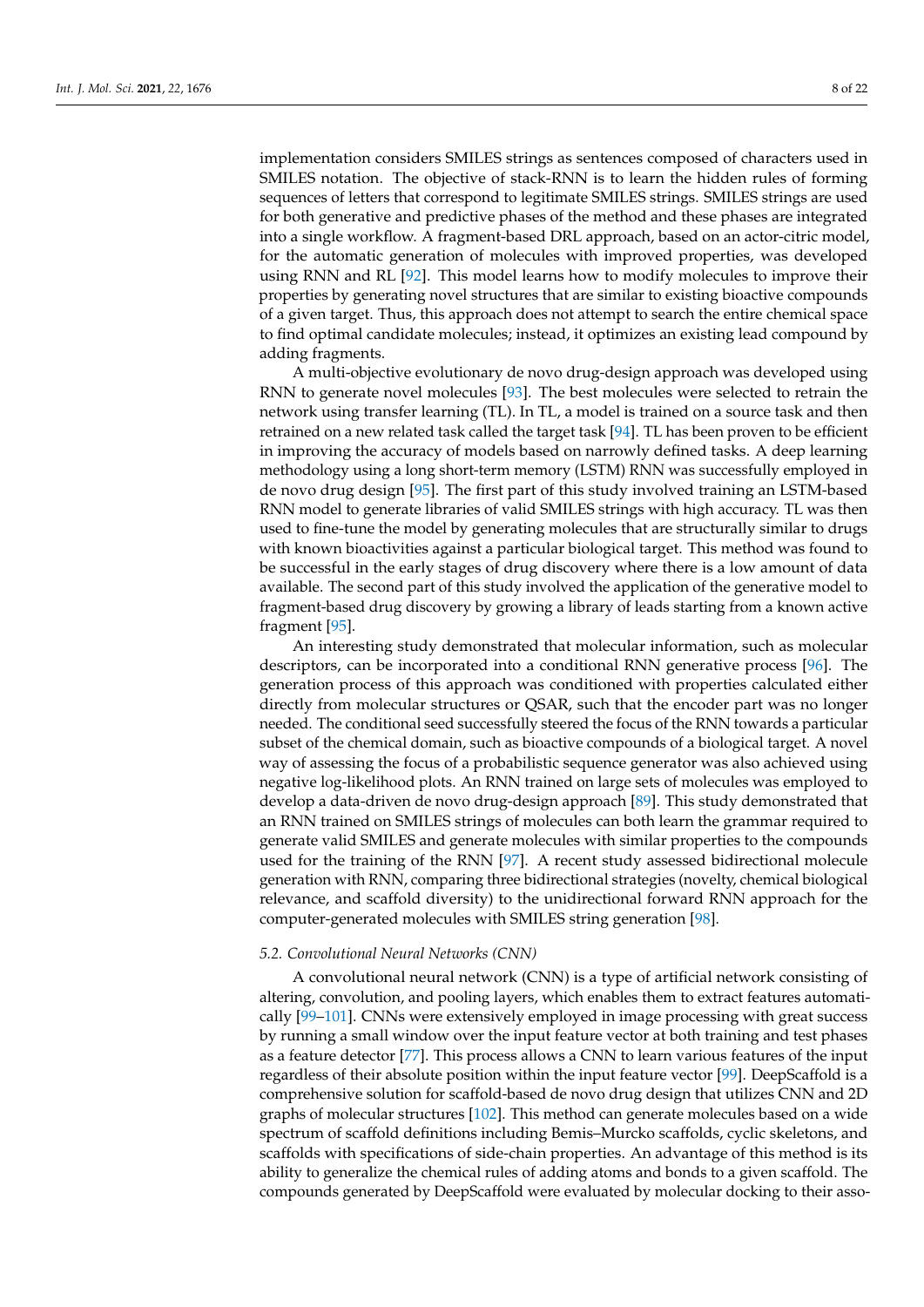ciated biological targets, and the results suggested that this approach could be effectively applied in drug discovery. DeepGraphMolGen is a multi-objective computational strategy for generating molecules with desirable properties using a graph CNN and reinforcement learning [\[103\]](#page-20-2). This strategy consists of property prediction and molecular generation in which molecules were represented as 2D graphs, since they are a more natural molecular representation than SMILES strings. Finally, a new framework for de novo drug design was proposed based on a graph generation model. The graph generator was designed to be suitable for the task of molecule generation using a simple decoding scheme and a graph convolutional architecture that is less computationally expensive [\[104\]](#page-20-3).

## *5.3. Generative Adversarial Networks (GAN)*

A generative adversarial network (GAN) is a special type of neural network model where two networks are trained simultaneously, with one focused on image generation and the other centered on discrimination [\[105](#page-20-4)[–107\]](#page-20-5). The generator typically captures the distribution of true examples for new data example generation. The discriminator is usually a binary classifier, discriminating the generated examples from the true examples as accurately as possible. GANs have been found to be successful in image generation tasks, including text-to-image synthesis, super-resolution, and image-to-image translation [\[105\]](#page-20-4). An original deep neural network (DNN) architecture called a reinforced adversarial neural computer (RANC) was utilized for de novo drug design of novel small-molecule organic structures based on a GAN and reinforcement learning [\[108\]](#page-20-6). RANC uses a differentiable neural computer, a category of neural network with increased generation capabilities due to the addition of an explicit memory bank mitigating common problems found in adversarial settings, as the generator. RANC was able to generate structures that match the distributions of key chemical descriptors and the lengths of SMILES strings in the training dataset [\[108\]](#page-20-6). Adversarial threshold neural computer (ATNC) is another de novo drugdesign approach based on a GAN architecture and reinforcement learning. This approach uses a differentiable neural computer as the generator and has a new specific block, called an adversarial threshold, which acts as a filter between the agent (generator) and the environment (discriminator and objective reward factions) [\[109\]](#page-20-7). To generate more diverse molecules, a new objective reward function, named internal diversity, clustering (IDC) was employed [\[109\]](#page-20-7). LatentGAN is a novel deep-learning architecture which combines an autoencoder and a GAN for de novo drug design [\[110\]](#page-20-8). The utility of this method was examined using two scenarios: the first to generate random drug-like compounds and the second to generate target-biased compounds, with promising results in both cases. This method generates molecules that differ from those obtained using RNN-based generative models, indicating that these two approaches are complementary [\[110\]](#page-20-8).

#### *5.4. Autoencoders (AE)*

#### 5.4.1. Variational Autoencoder (VAE)

A variational autoencoder (VAE) is a stochastic variational inference and learning algorithm that is extensively used to represent high-dimensional complex data via a low-dimensional latent space learned in an unsupervised manner using encoders and decoders [\[111\]](#page-20-9). De novo drug-design approaches using VAE include the development of a method to convert discrete representations of molecules to a multidimensional continuous representation [\[112\]](#page-20-10). In this study, a DNN was trained on hundreds of thousands of existing chemical structures to construct three coupled functions: an encoder, a decoder, and a predictor. The encoder converts the discrete representation of a molecule into a real-valued continuous vector, and the decoder converts these continuous vectors back into discrete molecular representations. The predictor estimates chemical properties from the latent continuous vector representation of the molecules. This model allowed efficient exploration of the chemical space through the development of optimized chemical structures. A shape-based generative approach for de novo drug design was developed using CNN to generate novel molecules from a seed compound, its three-dimensional shape,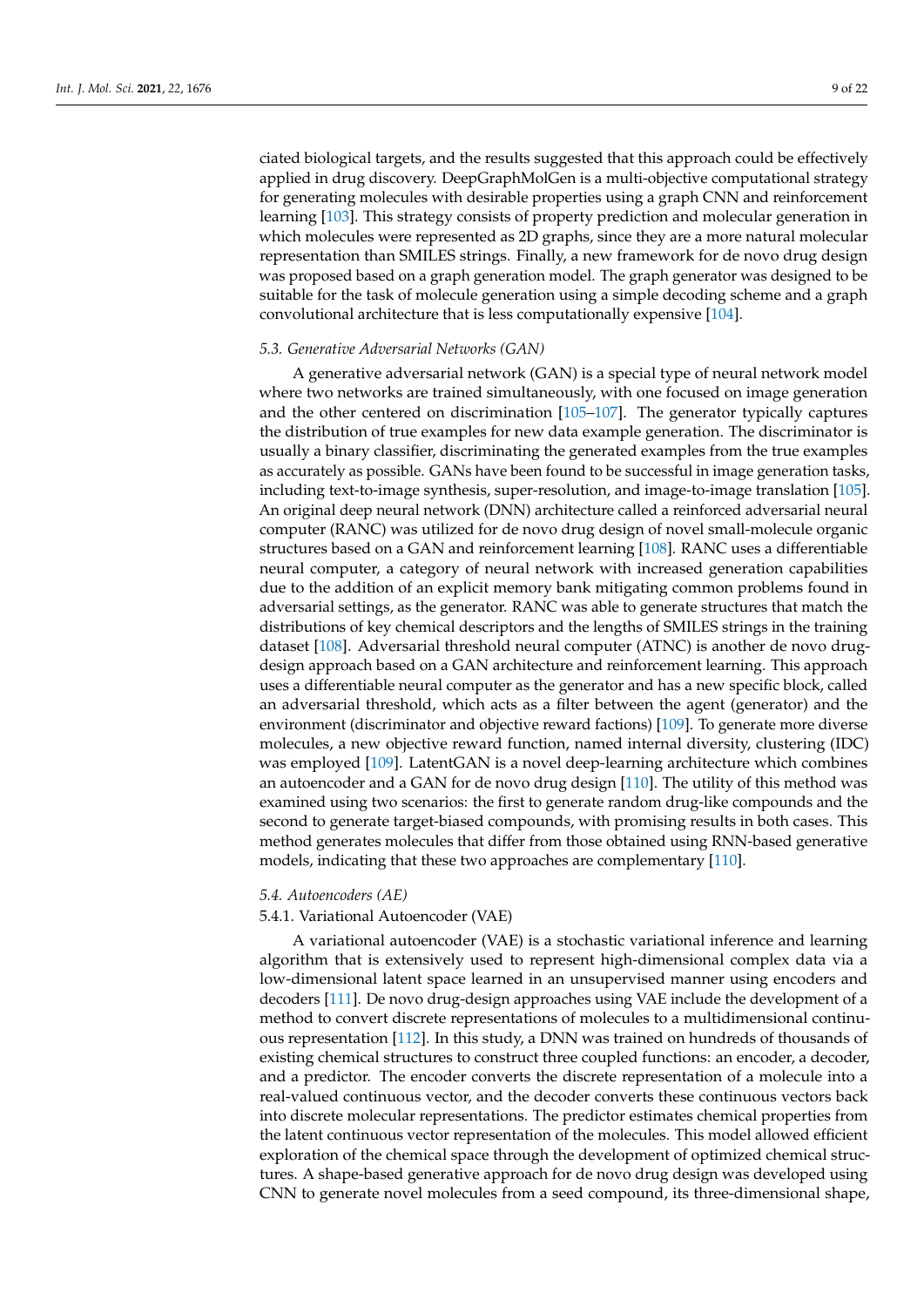and its pharmacophoric features [\[113\]](#page-20-11). A VAE is used to perturb the 3D representation of a compound, followed by a system of convolutional and recurrent neural networks that generate a sequence of SMILES tokens. The generative design of novel scaffolds and functional groups performed by this method could cover unexplored regions of the chemical space that still possess lead-like properties. A conditional VAE was employed to develop a new molecular design strategy that directly produces molecules with the desired target properties [\[114\]](#page-20-12). This method controls multiple target properties by imposing them onto a condition vector. The authors demonstrated that it was possible to generate drug-like molecules with specific values for the five target properties (molecular weight (MW), octanol–water partition coefficient (LogP), number of hydrogen bond donors and acceptors (HBD, HBA) and topological polar surface area (TPSA)) within an error range of 10%. In addition, the authors were able to selectively control LogP without changing the other molecular properties and to increase a specific property beyond the range of the training set [\[114\]](#page-20-12).

#### 5.4.2. Sequence-to-Sequence Autoencoder (seq2seq AE)

A sequence-to-sequence autoencoder (seq2seq AE) is an artificial network architecture that maps an input sequence to a fixed-sized vector in the latent space using a gated recurrent unit (GRU) [\[115\]](#page-20-13) or an LSTM network [\[116\]](#page-20-14), and then maps the vector to a target sequence with another GRU or LSTM network [\[117\]](#page-20-15). Thus, the latent vector is an intermediate representation containing the "meaning" of the input sequence. In the case of de novo drug design, the input and output sequences are both SMILES strings [\[118\]](#page-20-16). A generative network complex was successful in generating new drug-like molecules based on multi-property optimization via a gradient descent in the latent space of an autoencoder [\[118\]](#page-20-16). In this approach, both multiple chemical properties and similarity scores were optimized to generate drug-like molecules with the desired properties. The predictions of this method were validated using independent two-dimensional predictors based on molecular fingerprints. Finally, the method was utilized to generate a large number of new BACE1 inhibitors, as well as thousands of novel alternative drug candidates for eight existing drugs currently on the market, including Ceritinib, Ribociclib, Acalabrutinib, Idelalisib, Dabrafenib, Macimorelin, Enzalutamide, and Panobinostat [\[118\]](#page-20-16). A seq2seq AE was also used to develop a de novo drug-design approach using SMILES strings [\[119\]](#page-20-17). Using this method, the extent to which translation between different chemical representations influences the latent space similarity to the SMILES strings or circular fingerprints was explored. It was found that training a seq2seq hetero-encoder based on an RNN with LSTM cells to predict different enumerated SMILES strings from the same canonical SMILES string gives the largest similarity between latent space distance and molecular similarity measured as circular fingerprints similarity [\[119\]](#page-20-17).

#### 5.4.3. Adversarial Autoencoder (AAE)

An adversarial autoencoder (AAE) is a probabilistic autoencoder that uses a GAN to perform variational inference by matching the aggregated posterior of the hidden code vector of an autoencoder with an arbitrary prior distribution [\[120\]](#page-20-18). An AAE that contains both a generator and a discriminator was trained on a set of molecules with anti-tumor growth activity [\[121\]](#page-20-19). The generated model was utilized to create molecules with the desired properties in the form of fingerprints. A close examination of the newly generated molecules showed that the newly created molecular fingerprints matched the structure of highly effective anticancer drugs. An improvement in this architecture led to the development of druGan, an AAE that incorporated additional molecular properties such as solubility and allowed the generation of molecules with different chemical structures [\[122\]](#page-20-20). druGan showed better performance in terms of feature extraction, ability to generate molecules, and reconstruction error compared to its predecessor AAE.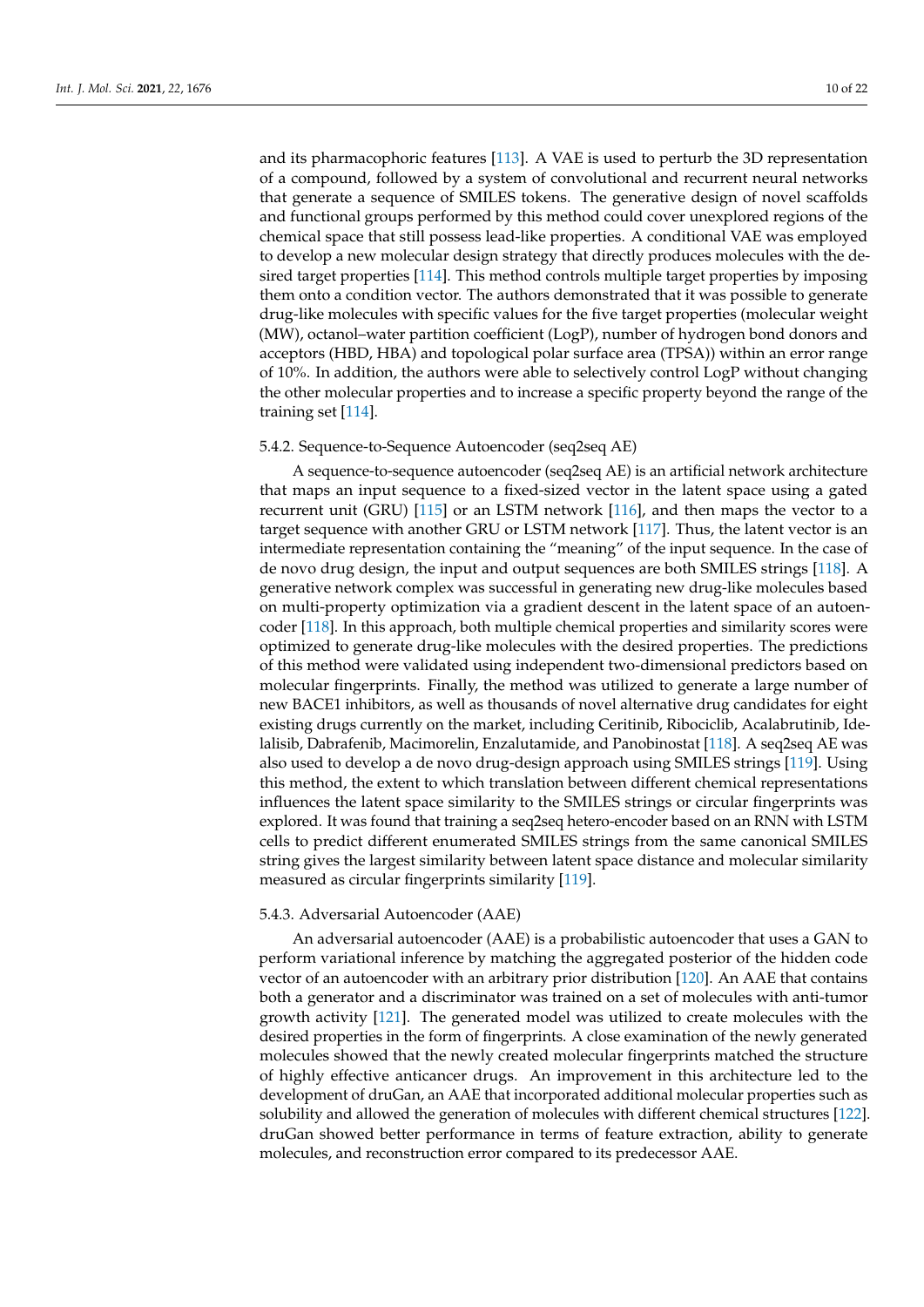## **6. Particle Swarm Optimization for De Novo Drug Design**

Particle swarm optimization (PSO) is a stochastic optimization technique inspired by swarm intelligence, which aims to find an optimal point in a search space defined by an objective function. The particle swarm consists of individual agents (particles) that optimize the given problem in parallel by making use of knowledge gained during its search. Additionally, particles constantly exchange information about optimization successes, and thus influence their direction of movement in the search space. During the search, promising solutions are identified in the region that attracts most of the particles. PSO has been successfully applied in the field of drug design for optimization of the molecular properties of compounds with the desired biological properties. For example, Hartenfeller et al. developed COLIBREE, an algorithm for fragment-based molecular de novo drug design based on PSO optimization [\[123\]](#page-20-21). In their approach, PSO guides the process of combinatorial de novo drug design. The constructed molecules follow a fixed build-up scheme with three main elements: (1) a user-defined molecular scaffold, which is used as the starting point for the molecular design; (2) building blocks which are molecular fragments derived by pseudo-retrosynthesis from known bioactive molecules; (3) linkers that represent substructures connecting two building blocks and link the building blocks to the scaffold. The whole design process, including the selection of linkers, building blocks, and structure assembly, is controlled by PSO, where each particle of the swarm identifies new candidate compounds. These compounds are evaluated by a ligand similarity-based fitness function to measure how far the new drug is from a reference set of drugs in a topological atom-pair description space. The particles in the swarm gain knowledge during the process, which is incorporated into the choice of new building blocks and linkers until a final optimal solution is reached.

Winter et al. developed a computational methodology that integrates PSO with in silico prediction of molecular properties such as biological activity and pharmacokinetics [\[124\]](#page-20-22). They used a DNN to learn a compressed latent space representation of compounds from 75 million chemicals. They defined a fitness function for the identification of the best candidate drug as a combination of structure–activity-relationship knowledge (for example, fixed ranges for molecular weight, and number of hydrogen-bonds.), a set of targets that should be hit by the compound, and pharmacokinetics-related properties. The PSO is used to search the compounds' latent space and identify the optimal candidate drug. The main advantage of this approach is that the optimization can be performed using multiple objective functions simultaneously. However, the authors pointed out that this methodology has to be used in combination with constraints to the part of the chemical space that can be modeled within a reasonable applicability domain.

## **7. Evaluation Criteria**

The design of new compounds is only the first step in the development of new drugs and is followed by an iterative loop of synthesis, analysis, and molecular optimization. However, not every generated compound can undergo this resource-intensive process. Therefore, it is necessary to focus the efforts on a few promising de novo generated compounds. For a compound to be relevant, it has to reach a balance between several contrasting aspects, which include the right amount of novelty: it should not be too similar to known drugs but also not too different so as to be completely unpredictable; it has to be stable and synthesizable; it should be feasible to produce; and it should score highly in the prediction of its desired properties (for example, target affinity and drug-likeness).

#### *7.1. Diversity and Novelty*

Generative models usually produce a population of chemical compounds on the order of hundreds or thousands of generated samples. Of course, not every compound will be unique; inevitably, some generated compounds will share characteristics to a lesser or greater degree, and some others will be more similar to the training data, or the reference database, depending on the specific method. It is especially important to test the capability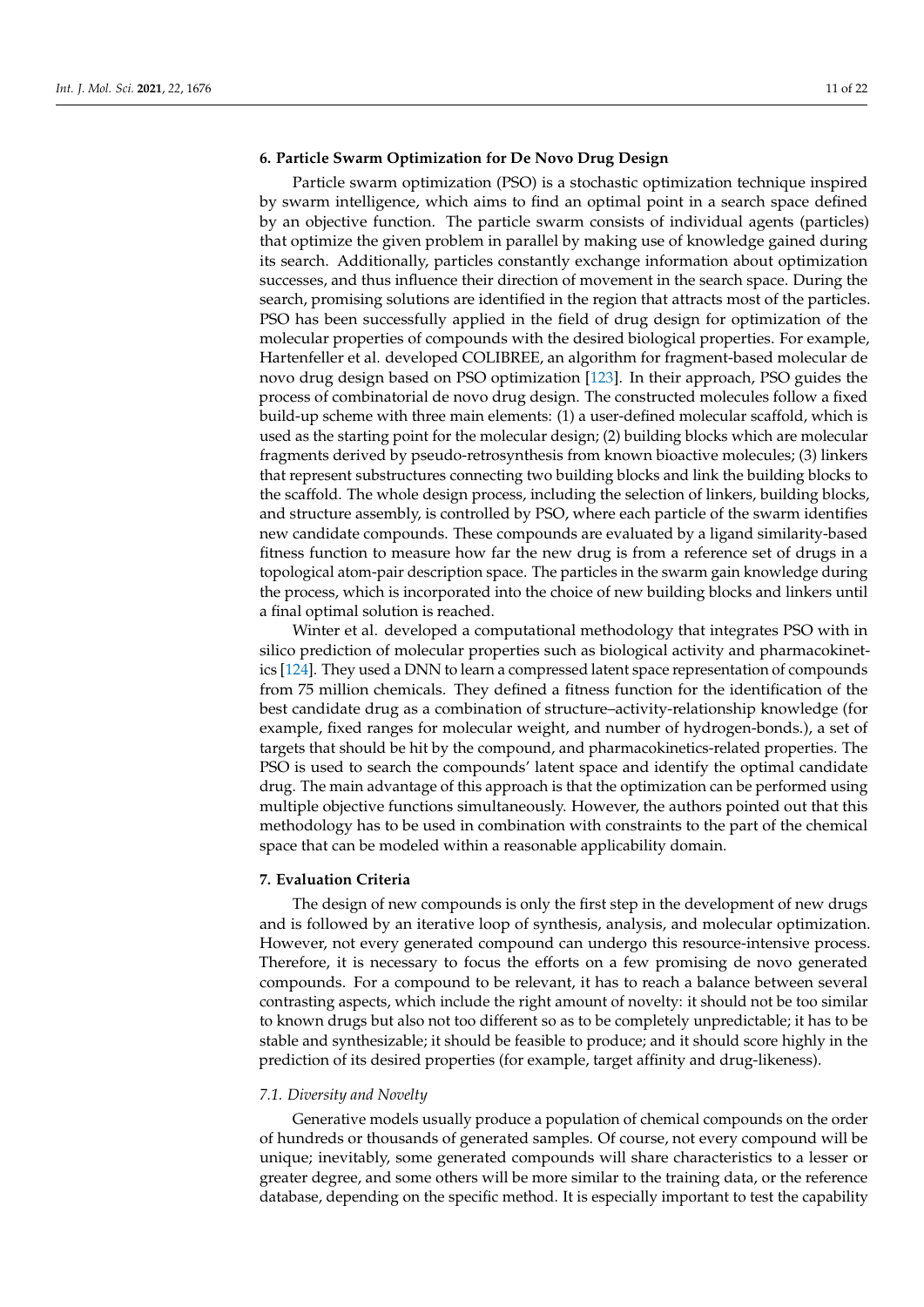of producing a wide variety of new structures when working with deep generative models, as failure may happen where the generated samples lack variety (such as mode collapse in GANs [\[125\]](#page-20-23)) or the generated samples resemble the mean of the training distribution too much (blurry samples produced by AE-based models). To explore the similarity of a group of generated compounds against the reference set, several similarity scores have been proposed depending on the representation format of the molecules. The edit (or levenshtein) distance can be used to evaluate how different two SMILES strings are. If the molecules are represented as substructure fingerprints, such as extended-connectivity circular fingerprints (ECFP) or molecular access system (MACCS) keys, the Tanimoto and Dice distances can be used. Finally, several graph similarity measures (or graph kernels) have been proposed for evaluating the similarity of molecules represented by graphs, such as the random walk kernel or the convolutional kernel [\[126\]](#page-20-24).

Due to the novelty of these methods, standardized approaches do not yet exist when it comes to specific workflows and validation guidelines for computer-assisted drug development, such as, for example, the Organization for Economic Cooperation and Development (OECD) rules for the validation of QSAR models [\[127\]](#page-20-25). Similarly, no guidelines currently exist on the acceptable ranges of evaluation metrics. This means that the selection of good evaluation thresholds for new generated drugs is subjective, experiential, and domain-specific and the decision is left to the human operator. As discussed in the next session, a current workaround would be the application of well-established ADMET and QSAR approaches, prior to synthesis and in vitro testing, for assessing the relevance of the computer-designed molecules, as also stated by Muratov et al. [\[128\]](#page-20-26). In any case, further work in this direction is required to identify specific criteria that computer-generated compounds must fulfill, even if these are still subject to the same in vivo and in vitro tests of a usual drug-discovery process.

#### *7.2. Desired Properties*

Virtually all the generative approaches rely on an evaluation mechanism that rewards some aspects of the generated compounds, such as target affinity or desired bioactivity. However, there are other "side" properties that, during the generating process, evolve in a substantially unconstrained manner. Moreover, these side properties may represent the difference between the success and failure of the development stages following the design and synthesis of a candidate drug molecule. Examples of undesired side properties include low drug-likeness scores [\[129\]](#page-20-27) and undesired binding affinity with other complexes, which may reduce the overall efficacy or even cause adverse effects and cellular toxicity. Thus, in order to focus the synthesis efforts on the most promising generated compounds, a prioritization mechanism is often employed. The easiest approach is filtering and/or ranking of the generated molecules according to predicted drug-likeness, first introduced by Lipinski et al. [\[45\]](#page-18-5), or ADMET properties [\[130\]](#page-20-28), such as the solubility of the molecule, permeability of the brain–blood barrier, and affinity to transport proteins [\[126\]](#page-20-24).

## *7.3. Synthetic Feasibility*

Another concern is the actual capability of synthesizing the most promising de novo generated compounds for further evaluation and optimization [\[6,](#page-16-5)[18,](#page-17-4)[22](#page-17-7)[,131,](#page-21-0)[132\]](#page-21-1). Left unconstrained, generative models may propose overly complex or even impossible-toproduce compounds. The generative process can be biased by penalizing the complexity of the molecules, but at the expense of reduced efficacy [\[133\]](#page-21-2). Several evaluation functions have been proposed to estimate the complexity of a generated compound, like the synthetic accessibility (SA) score, which takes into account the presence of non-standard structural features, such as large rings, non-standard ring fusions, stereocomplexity, and molecule size [\[131\]](#page-21-0), and the synthetic complexity (SC) score, which was trained using a reaction corpus based on 12 million reactions from the Reaxys database to impose a pairwise inequality constraint to ensure that reaction products are more synthetically complex than their corresponding reactants [\[134\]](#page-21-3). In addition to filtering the results of the learning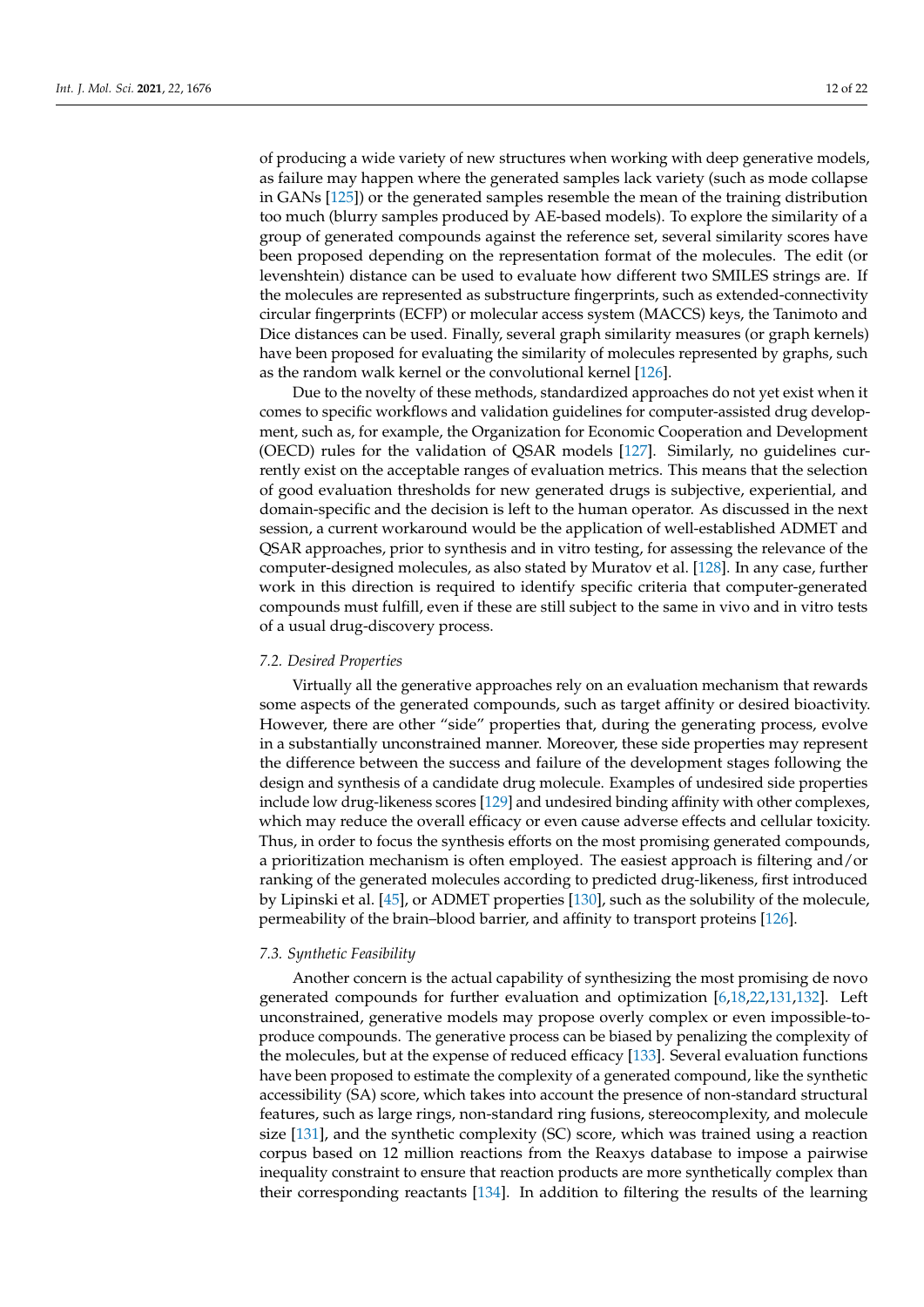process, the ability to generate realistic compounds can also be enforced directly at the level of the generation process. For example, the SPROUT algorithm assigns a different penalty to each fragment while assembling the compounds based on a database of fragments with known complexity [\[135\]](#page-21-4). The requirement of synthetic feasibility can be used as an inductive bias while training a deep generative model to only design synthetically feasible compounds. For example, MoleculeCHEF incorporates knowledge of basic reactants and a chemical reaction prediction model, and generates molecules through a series of simulated reactions [\[135\]](#page-21-4). Thus, each generated sample is expressed as a bag of base reactants and a "recipe" of chemically stable reactions, which are supposed to produce the target compound.

#### **8. Bridging Toxicogenomics and Molecular Design**

Toxicogenomics is the field of study that links the safety assessment of chemicals to the underlying biological mechanisms [\[136,](#page-21-5)[137\]](#page-21-6). One important aspect tackled by toxicogenomics is the characterization of the mechanism-of-action (MOA) of a compound, represented as the set of all molecular alterations induced by the exposure of an organism (human) to it. Elucidation of the MOA allows understanding of the chain of biological events (such as immune system activation, changes in the metabolism, and effects to the cell cycle) triggered by a specific chemical (drug) exposure, which will lead to a phenotypic endpoint (for example, toxicity). Merging the cheminformatic and toxicogenomic methods, in combination with DL techniques, would facilitate and speed up the development of novel approaches where chemicals are designed de novo to exert specific molecular alterations and phenotypic effects.

Most of the approaches proposed to date are chemocentric, but new methodologies that bridge toxicogenomics and molecular design are starting to emerge. For example, Mendez-Lucio et al. developed a DL model based on a GAN whose training was conditioned by gene expression data [\[138\]](#page-21-7). In a conditional generative model, target properties for each compound are incorporated into the training and generative phases, in addition to the compound chemical representation. Thus, conditional models learn a latent representation space, which is a good representation of the compounds and of the conditional variables. This makes the models useful both for reconstruction and predictive tasks. By using this kind of approach, the trained model can be used to generate new compounds with a predicted transcriptomic alteration similar to the one required in the input. This approach, compared with more traditional similarity search-based approaches, has the main advantage of not being limited to the initial pool of compounds for which the gene expression signature is measured. Indeed, generative models can also help overcome the limitation of the chemical space by generating new compounds tailored to match the query gene expression signature. However, further work is required to assess the optimal biological models in which to generate the gene expression signatures, especially in the light of the variability of drug responses in cell lines, and the well-known limitations (relative advantages and disadvantages) of utilizing cell lines versus primary cells.

#### **9. De Novo Drug Design for COVID-19**

The coronavirus SARS-CoV-2 is responsible for the ongoing COVID-19 pandemic. The novel nature of this virus urgently requires the development of efficient drug repositioning and de novo drug-design approaches. The scientific community has been actively working in this field and some of the well-known AI-based methods for drug design have been applied to generate new compounds [\[139](#page-21-8)[–141\]](#page-21-9). For example, Ton et al. developed a novel DL platform, called deep docking, that provides fast prediction of docking scores for structure-based virtual screening of billions of molecules simultaneously [\[142\]](#page-21-10). They displayed their application by applying the deep docking method to more than one billion compounds from the ZINC15 library and found 1000 potential ligands for the SARS-CoV-2 main protease (MP<sup>ro</sup>) protein. These candidate inhibitors are chemically diverse and have superior docking scores compared to known protease inhibitors.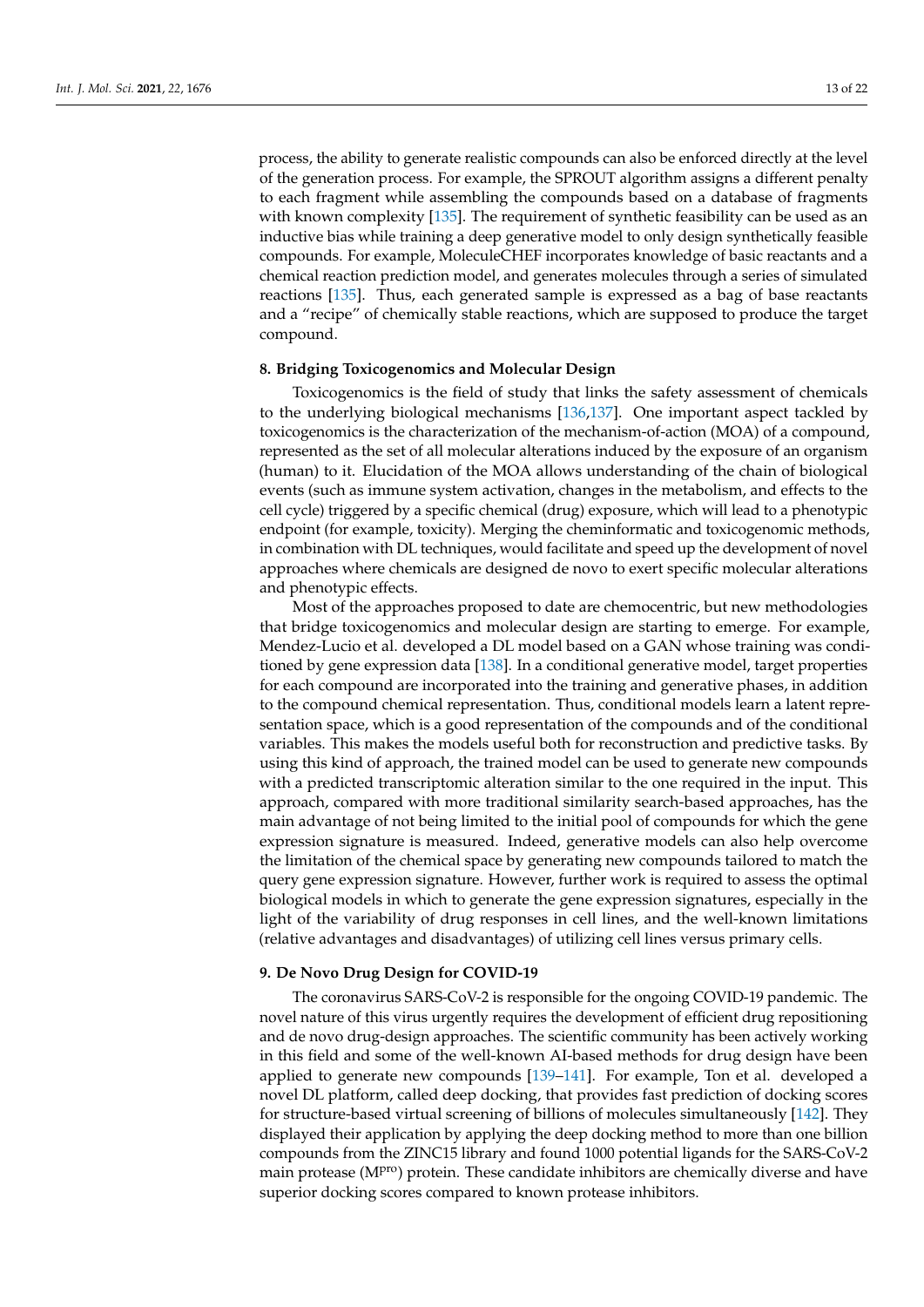Chenthamarakshan et al. have developed a new method, called CogMol, for targetspecific drug design for COVID-19 using deep generative models [\[143\]](#page-21-11). They first trained a VAE to learn the SMILES representations of the molecules. Then, they used a pretrained protein sequence embedding from 24 million Uniprot protein sequences to train a protein-molecule binding affinity regressor that they used to guide the generation of new molecules. Finally, CogMol is empowered with an in silico screening protocol for the generated molecules, which accounts for factors such as the toxicity prediction of a clinical endpoint and the synthetic feasibility, and performs docking calculations to estimate the binding of the generated molecules to target proteins. They used the CogMol framework to generate candidate molecules to bind three relevant targets of the SARS-CoV-2 spike protein with high affinity. From the generated drugs that passed the in vitro screening filters less than 20 compounds, for each of the three protein targets considered, match an existing SMILES in PubChem. Among them are Plasmepsin-2 and Plasmepsin-4 inhibitor, ACE-2 inhibitors, and drugs approved for skin diseases and pneumonia. Since these drugs have already been approved for specific uses, it should be faster to have them approved for the treatment of COVID-19.

A different approach was applied by Tang et al. [\[144\]](#page-21-12), who developed an advanced deep Q-learning network with fragmented-based drug design for generating potential lead compounds targeting the SARS-CoV-2 3C-like MP<sup>ro</sup>. Their approach starts from a molecular fragment library built from a starting set of 284 molecules knowing to inhibit the SARS-CoV-2 3C-like M<sup>pro</sup>. Next, they applied an advanced deep Q-learning network, which combines meaningful molecular fragments, for generating new candidate compounds. They generated 4922 unique valid structures. Among these, 47 were selected by their reward function (for example, how the agent "ought" to behave) and further evaluated with docking and covalent docking studies [\[144\]](#page-21-12).

Bai et al. developed a new tool for 3D drug design of protein targets, called MolAICal [\[145\]](#page-21-13). This tool combines deep generative models based on Wasserstein GAN (WGAN) and virtual screening to generate new compounds starting from a library of fragments from US FDA-approved drugs. They used MolAICal to generate new drugs targeting the membrane protein glucagon receptor (GCGR) and the non-membrane protein SARS-CoV-2 M<sup>pro</sup>. They used 21,064 fragments of FDA-approved drugs extracted from the e-Drug3D database and 1,060,000 drug-like ligands obtained from the ZINC database, and showed that MolAICal can generate various ligands with high 3D structural similarity to the crystal ligand of GCGR or SARS-CoV-2 MPro.

## **10. Building Community and Regulatory Acceptance of DL Methods for De Novo Drug Design**

These COVID-19 examples demonstrate the power of DL methods for de novo drug design and are likely to further accelerate the drug discovery pipeline and the repurposing of existing drugs against alternative pathologies in the coming decade. However, since the development of DL-based de novo drug design approaches is still at an early stage, experimental validation of its effectiveness in drug discovery is crucial for the continuous improvement of these methods and to support their widespread uptake into medicinal chemistry practice and drug regulation. A recent report from the European Medicines Agency (EMA) and Heads of Medical Agencies (HMA) on regulatory challenges from big data suggested that "Algorithm code should be more transparent (feature selection, code, original data set) and available for targeted review by regulators. Outcomes of, and changes to, algorithm use (safety and efficacy) need to be subject to post-marketing surveillance mechanisms, just like it is done today to monitor drug safety after marketing authorization" [\[146\]](#page-21-14). A first key step is complete documentation of the DL models and the underpinning datasets, as is the case, for example, for QSAR models, which are documented using the QSAR model report format (QMRF), a harmonized template for summarizing and reporting key information on QSAR models including the results of any validation studies, structured according to the OECD QSAR validation principles. QMRFs are an essential part of the validation and acceptance of QSARs for use in regulatory decision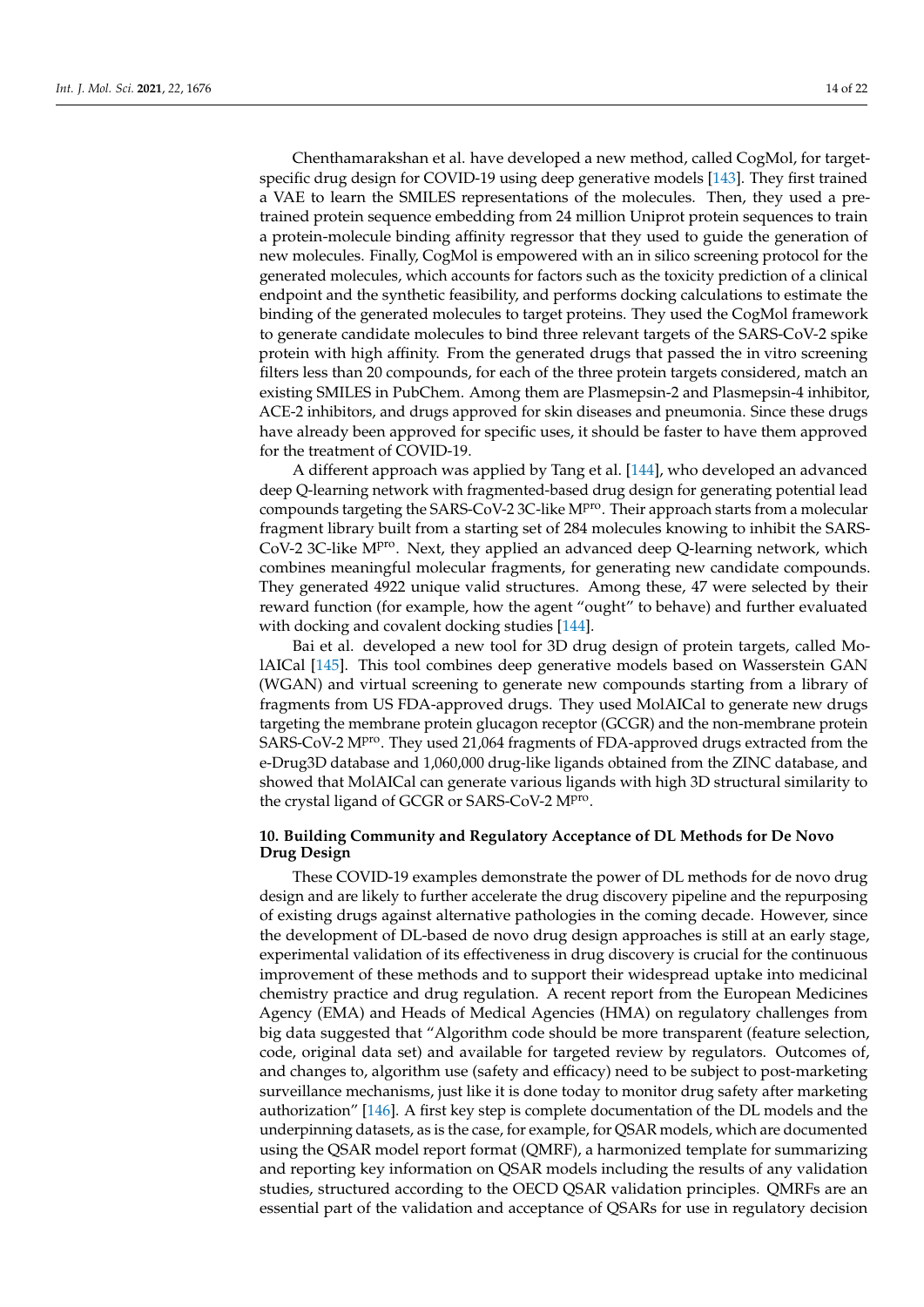making, and thus, similar approaches for DL models would be an essential next step. While the OECD have not yet developed specific guidance for DL models, they have published a set of values-based principles for the development of AI methods [\[147\]](#page-21-15) and position papers on using AI to help combat COVID-19 [\[148\]](#page-21-16), and on identifying and measuring developments in AI [\[149\]](#page-21-17).

Sharing of tools and approaches, via an open innovation model, is another essential approach to achieving the promise of DL models for de novo drug design, as sharing the training set and workflow can help with understanding the computational workflow and gaining users' trust. While this may not be entirely possible, due to privacy and policy constraints, a workaround could be the release of a "training subset" that would allow users to comprehend the model in question [\[150\]](#page-21-18). This can be achieved by constructing a boundary tree, based on selected training data, which is able to closely approximate the trained model. Traversing the datapoints in the tree can provide users with significantly better understanding of the model and increased trust during model sharing [\[150\]](#page-21-18). While some of the challenges for DL applications in medicine are related to patient data confidentiality and the need for certainty where patient care options and treatment regimens are being decided, many of the open innovation solutions currently being developed are likely applicable. First efforts towards the establishment of a DL model sharing architecture and marketplace have been demonstrated, to support the sharing of pretrained models across different ML libraries and run-time environments, with a focus on model reusability, rather than model development. In the future, standards or guidelines for model input/output format definition, as well as data mapping rules and model validation procedures, will be implemented [\[151\]](#page-21-19).

## **11. Concluding Remarks**

Since 1960, many forms of computer-aided drug design have generated a positive impact in drug discovery. Among them, structure-based and ligand-based conventional de novo drug design using evolutionary algorithms was employed for the development of novel chemical entities. AI approaches including DRL have been successfully used in the development of novel de novo drug-design approaches. Such methods include DRL using artificial neural networks including recurrent neural networks, convolutional neural networks, generative adversarial networks, and autoencoders. These methods are also used in other computer-aided drug-design approaches and, based on the promising acquired results, are expected to revolutionize the drug discovery and development process, as well as to address some of the main challenges during the early stages of drug discovery including cost and time demands, by developing in silico approaches for de novo drug design, synthesis prediction, and bioactivity prediction. Indeed, as demonstrated herein, the utility of DL-based de novo drug design for supporting drug repurposing for COVID-19 treatment has been impressive and will likely accelerate adoption of the approaches more broadly across the medical domain. The discovery of a new drug is a complex, expensive, and time-consuming process. The traditional drug development pipeline needs 12 years and 2.7 billion USD on average. The use of CADD algorithms and tools could reduce drug development costs and time significantly with conservative estimates suggesting AI pipelines require less than  $1/3$  of the current time and cost [\[152](#page-21-20)[,153\]](#page-21-21). Examples of DRL-based de novo drug design include the development of adenosine A2A receptor ligands [\[83\]](#page-19-13), rapid identification of potent DDR1 kinase inhibitors [\[154\]](#page-21-22), and the development of a large number of new BACE1 inhibitors, which is an enzyme involved in Alzheimer's disease [\[118\]](#page-20-16).

Standard de novo design methods rely on the interactions with the active site of a biological target or the pharmacophores of a known active binder, and they are limited by our partial understanding of receptor–ligand interactions. DRL-based de novo drugdesign approaches were developed with the goal of overcoming the limitations of existing conventional approaches. These approaches are data-driven, flexible, versatile, and can utilize a large amount of data from the scientific literature and databases. Besides the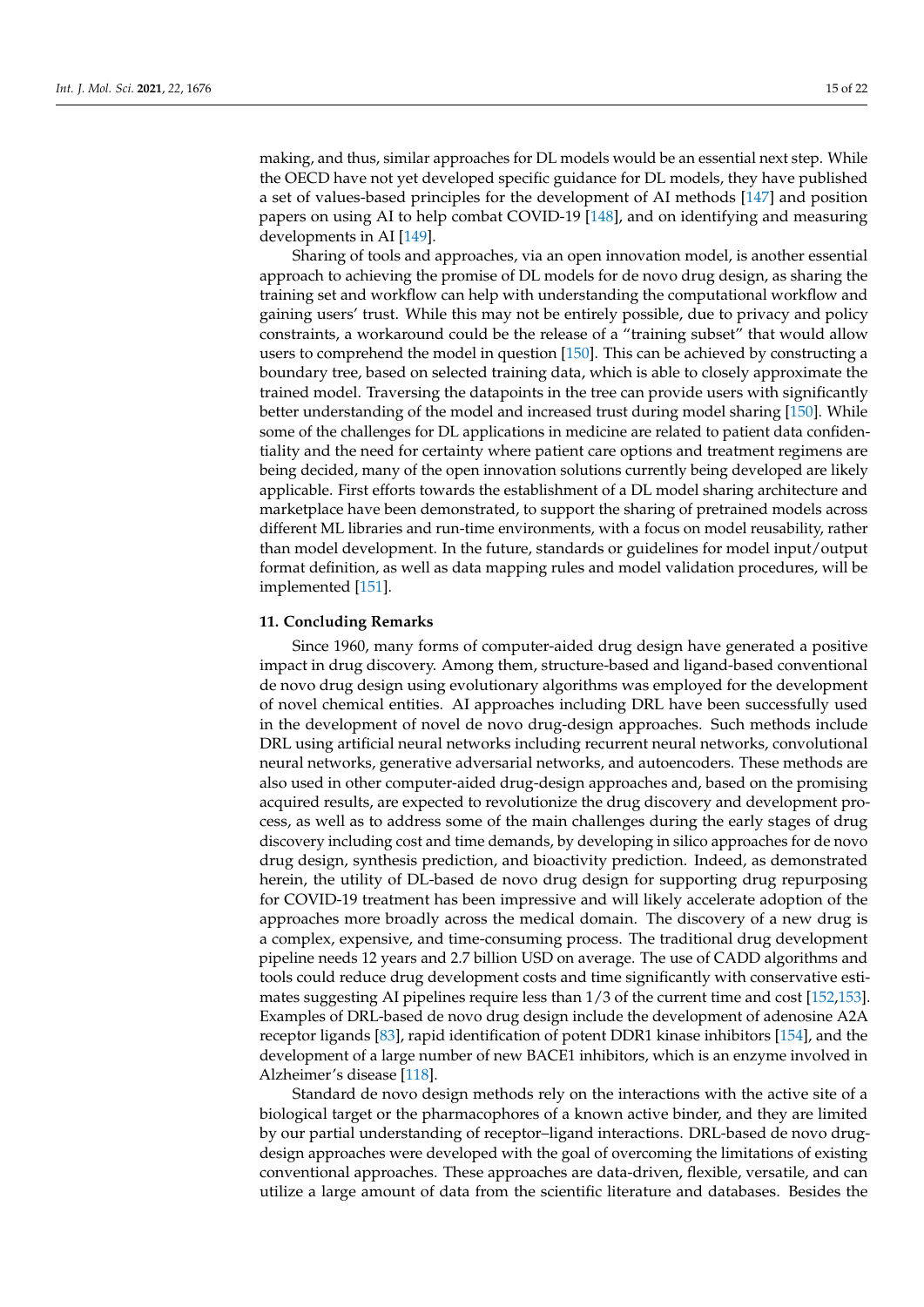design of novel chemical entities, synthetic accessibility is also important in de novo drug design. Conventional methods partially consider the synthetic feasibility of the generated molecules based on a set of synthetic rules that are limited in a small number of retrosynthetic organic reactions [\[22\]](#page-17-7). DL methods allowed the development of templatefree self-corrected retrosynthetic predictors to predict retrosynthesis using transformer neural networks [\[155\]](#page-21-23).

Although the development of DL approaches in drug discovery has just begun, there is no doubt that the benefits are tremendous. However, there is still much to be done, since recent property optimization studies are focused on easily optimizable properties, such as drug-likeness [\[156\]](#page-21-24), and efforts to integrate detailed understanding of modes of action and toxicogenomics are only beginning. Key challenges remain in terms of building community and regulatory acceptance of deep learning models, with documentation and sharing of training datasets, development of standards for model validation and model-sharing platforms as essential steps towards achieving this.

**Author Contributions:** V.D.M., A.A., A.S., M.F., A.G.P., V.A., I.L., D.G., G.M. collected the bibliography, organized the structure, wrote, and edited the manuscript. V.D.M. created the figures. All authors have read and agreed to the published version of the manuscript.

**Funding:** V.D.M. and A.A. acknowledge support from: CONCEPT/0618/0031, ENTERPRISES/0916/14 and ENTERPRISES/0618/0122 projects, which were co-funded by the European Regional Development Fund and the Republic of Cyprus through the Research and Innovation Foundation. DG received support from the Academy of Finland (grant agreement 322761). This work was supported via the H2020 EU research infrastructure for nanosafety project NanoCommons (Grant Agreement No. 731032), the EU H2020 nanoinformatics project NanoSolveIT (Grant Agreement No. 814572).

**Acknowledgments:** V.D.M. and A.A. acknowledge support from: CONCEPT/0618/0031, ENTER-PRISES/0916/14 and ENTERPRISES/0618/0122 projects, which were co-funded by the European Regional Development Fund and the Republic of Cyprus through the Research and Innovation Foundation. DG received support from the Academy of Finland (grant agreement 322761). This work was supported via the H2020 EU research infrastructure for nanosafety project NanoCommons (Grant Agreement No. 731032), the EU H2020 nanoinformatics project NanoSolveIT (Grant Agreement No. 814572).

**Conflicts of Interest:** V.D.M., A.G.P. and A.A. are employed by NovaMechanics Ltd., a cheminformatics company.

## **Abbreviations**

| CADD    | Computer-aided drug design                                         |
|---------|--------------------------------------------------------------------|
| QSAR    | Quantitative structure-activity relationships                      |
| NMR     | Nuclear magnetic resonance                                         |
| DNDD    | De novo drug design                                                |
| MCSS    | Multiple copy simultaneous search                                  |
| ChEMBL  | Chemical database of bioactive molecules with drug-like properties |
| ADMET   | Absorption, distribution, metabolism, excretion, and toxicity      |
| AI      | Artificial intelligence                                            |
| ML      | Machine learning                                                   |
| DL      | Deep learning                                                      |
| RNN     | Recurrent neural networks                                          |
| CNN     | Convolutional neural networks                                      |
| GAN     | Generative adversarial networks                                    |
| AE      | Autoencoders                                                       |
| RL      | Reinforcement learning                                             |
| DRL     | Deep reinforcement learning                                        |
| SMILES  | Simplified molecular-input line-entry system                       |
| ReLeaSE | Reinforcement learning for structural evolution                    |
| TL      | Transfer learning                                                  |
| LSTM    | Long short-term memory                                             |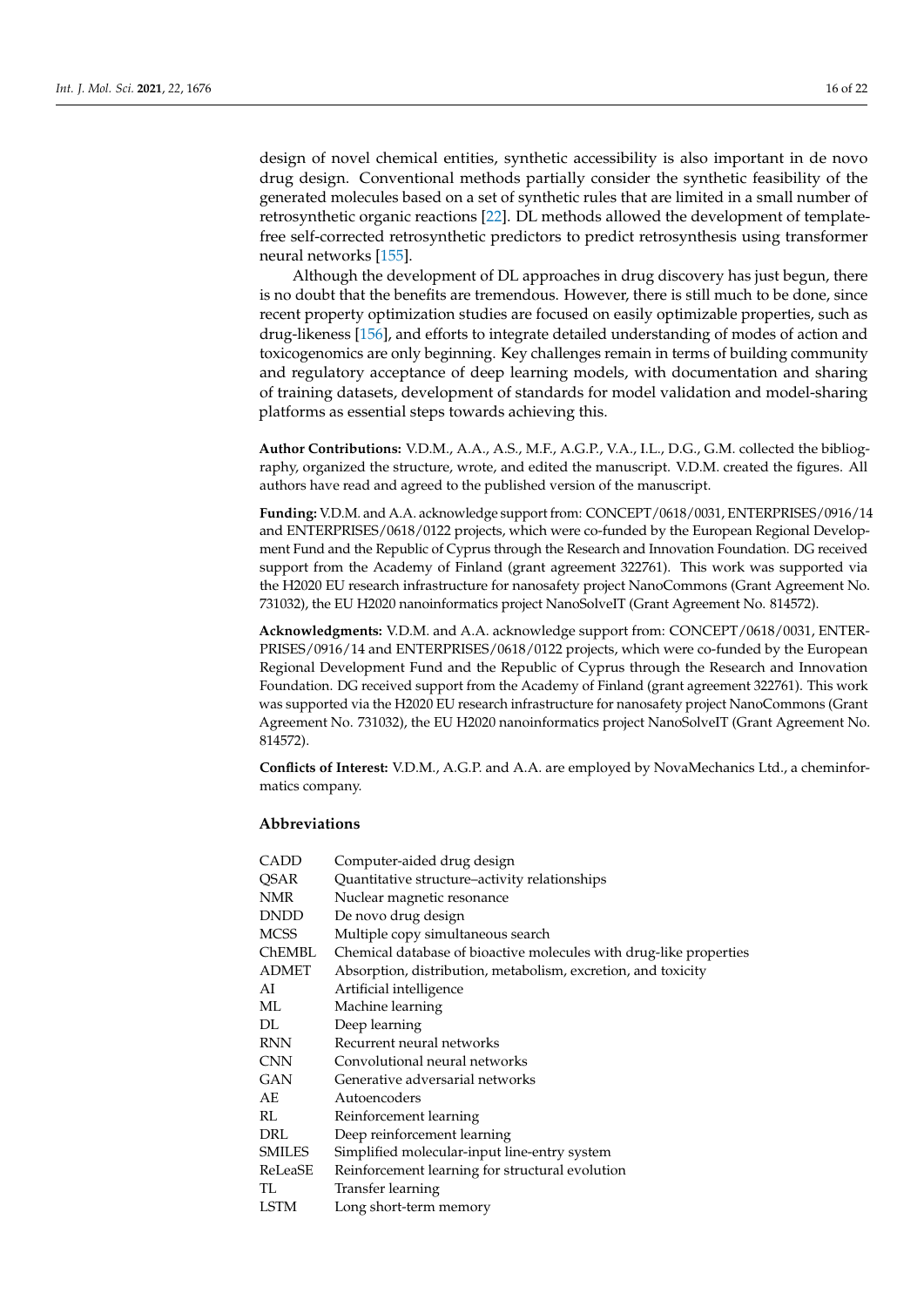nll

| 2D               | Two-dimensional                                             |
|------------------|-------------------------------------------------------------|
| <b>DNN</b>       | Deep neural network                                         |
| RANC             | Reinforced adversarial neural computer                      |
| <b>ATNC</b>      | Adversarial threshold neural computer                       |
| IDC              | Internal diversity clustering                               |
| VAE              | Variational autoencoder                                     |
| 3D               | Three-dimensional                                           |
| MW               | Molecular weight                                            |
| LogP             | Octanol-water partition coefficient                         |
| HBD              | Hydrogen-bond donor                                         |
| HBA              | Hydrogen-bond acceptor                                      |
| <b>TPSA</b>      | Topological polar surface area                              |
| seq2seq AE       | Sequence to sequence autoencoder                            |
| <b>GRU</b>       | Gated recurrent unit                                        |
| AAE              | Adversarial autoencoder                                     |
| PSO              | Particle swarm optimization                                 |
| OECD             | Organization's for the Economic Cooperation and Development |
| SА               | Synthetic accessibility                                     |
| SC               | Synthetic complexity                                        |
| <b>MOA</b>       | Mechanism-of-action                                         |
| COVID-19         | Coronavirus disease 2019                                    |
| SARS-CoV-2       | Severe acute respiratory syndrome coronavirus 2             |
| M <sub>pro</sub> | Main protease                                               |
| $ACE-2$          | Angiotensin II                                              |
| WGAN             | Wasserstein GAN                                             |
| US FDA           | United States food and drug administration                  |
| GCGR             | Glucagon receptor                                           |
| EMA              | European medicines agency                                   |
| HMA              | Heads of medical agencies                                   |
| QMRF             | QSAR model report format                                    |
| DDR <sub>1</sub> | Discoidin domain receptor 1                                 |

#### **References**

- <span id="page-16-0"></span>1. Kola, I.; Landis, J. Can the pharmaceutical industry reduce attrition rates? *Nat. Rev. Drug Discov.* **2004**, *3*, 711–716. [\[CrossRef\]](http://doi.org/10.1038/nrd1470)
- <span id="page-16-1"></span>2. Torjesen, I. Drug Development: The Journey of a Medicine from Lab to Shelf. Available online: [https://www.pharmaceutical-jou](https://www.pharmaceutical-journal.com/publications/tomorrows-pharmacist/drug-development-the-journey-of-a-medicine-from-lab-to-shelf/20068196.article?firstPass=false) [rnal.com/publications/tomorrows-pharmacist/drug-development-the-journey-of-a-medicine-from-lab-to-shelf/20068196.a](https://www.pharmaceutical-journal.com/publications/tomorrows-pharmacist/drug-development-the-journey-of-a-medicine-from-lab-to-shelf/20068196.article?firstPass=false) [rticle?firstPass=false](https://www.pharmaceutical-journal.com/publications/tomorrows-pharmacist/drug-development-the-journey-of-a-medicine-from-lab-to-shelf/20068196.article?firstPass=false) (accessed on 10 December 2020).
- <span id="page-16-2"></span>3. Fischer, T.; Gazzola, S.; Riedl, R. Approaching Target Selectivity by De Novo Drug Design. *Expert Opin. Drug Discov.* **2019**, *14*, 791–803. [\[CrossRef\]](http://doi.org/10.1080/17460441.2019.1615435) [\[PubMed\]](http://www.ncbi.nlm.nih.gov/pubmed/31179763)
- <span id="page-16-3"></span>4. Schneider, G. Automating drug discovery. *Nat. Rev. Drug Discov.* **2018**, *17*, 97–113. [\[CrossRef\]](http://doi.org/10.1038/nrd.2017.232)
- <span id="page-16-4"></span>5. Mouchlis, V.D.; Melagraki, G.; Zacharia, L.C.; Afantitis, A. Computer-Aided Drug Design of beta-Secretase, gamma-Secretase and Anti-Tau Inhibitors for the Discovery of Novel Alzheimer's Therapeutics. *Int. J. Mol. Sci.* **2020**, *21*, 703. [\[CrossRef\]](http://doi.org/10.3390/ijms21030703)
- <span id="page-16-5"></span>6. Schneider, G.; Clark, D.E. Automated De Novo Drug Design: Are We Nearly There Yet? *Angew. Chem.* **2019**, *58*, 10792–10803. [\[CrossRef\]](http://doi.org/10.1002/anie.201814681)
- <span id="page-16-6"></span>7. Schneider, P.; Schneider, G. De Novo Design at the Edge of Chaos. *J. Med. Chem.* **2016**, *59*, 4077–4086. [\[CrossRef\]](http://doi.org/10.1021/acs.jmedchem.5b01849) [\[PubMed\]](http://www.ncbi.nlm.nih.gov/pubmed/26881908)
- <span id="page-16-7"></span>8. Devi, R.V.; Sathya, S.S.; Coumar, M.S. Evolutionary algorithms for de novo drug design—A survey. *Appl. Soft Comput.* **2015**, *27*, 543–552. [\[CrossRef\]](http://doi.org/10.1016/j.asoc.2014.09.042)
- <span id="page-16-8"></span>9. Schneider, G.; Fechner, U. Computer-based de novo design of drug-like molecules. *Nat. Rev. Drug Discov.* **2005**, *4*, 649–663. [\[CrossRef\]](http://doi.org/10.1038/nrd1799) [\[PubMed\]](http://www.ncbi.nlm.nih.gov/pubmed/16056391)
- <span id="page-16-9"></span>10. Nicolaou, C.A.; Kannas, C.; Loizidou, E. Multi-Objective Optimization Methods in De Novo Drug Design. *Mini-Rev. Med. Chem.* **2012**, *12*, 979–987. [\[CrossRef\]](http://doi.org/10.2174/138955712802762284) [\[PubMed\]](http://www.ncbi.nlm.nih.gov/pubmed/22420573)
- 11. Nicolaou, C.A.; Brown, N. Multi-objective optimization methods in drug design. *Drug Discov. Today Technol.* **2013**, *10*, e427–e435. [\[CrossRef\]](http://doi.org/10.1016/j.ddtec.2013.02.001) [\[PubMed\]](http://www.ncbi.nlm.nih.gov/pubmed/24050140)
- 12. Cruz-Monteagudo, M.; Borges, F.; Cordeiro, M.N.D.S. Desirability-based multiobjective optimization for global QSAR studies: Application to the design of novel NSAIDs with improved analgesic, antiinflammatory, and ulcerogenic profiles. *J. Comput. Chem.* **2008**, *29*, 2445–2459. [\[CrossRef\]](http://doi.org/10.1002/jcc.20994) [\[PubMed\]](http://www.ncbi.nlm.nih.gov/pubmed/18452123)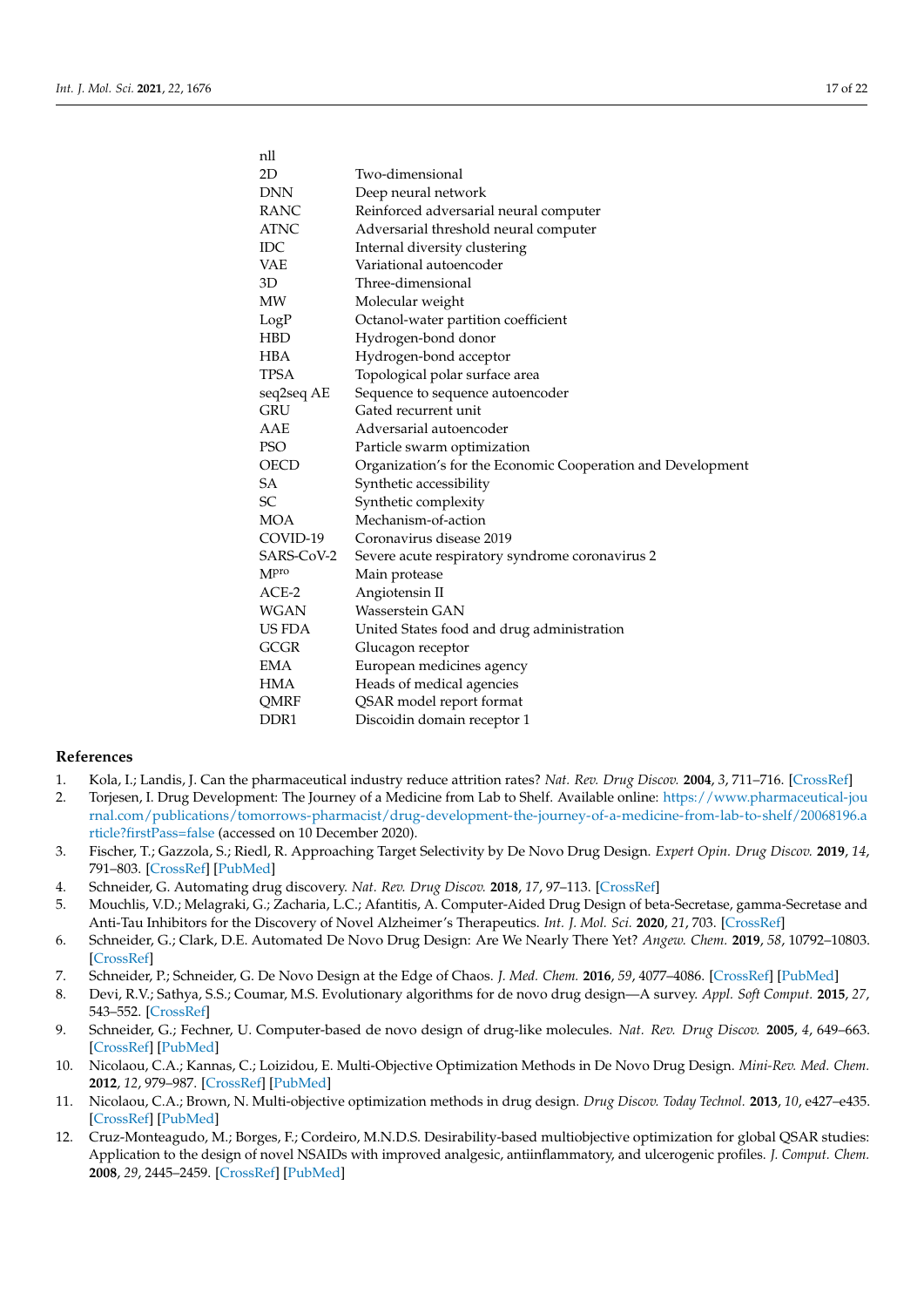- 13. Sánchez-Rodríguez, A.; Pérez-Castillo, Y.; Schürer, S.C.; Nicolotti, O.; Mangiatordi, G.F.; Borges, F.; Cordeiro, M.N.D.S.; Tejera, E.; Medina-Franco, J.L.; Cruz-Monteagudo, M. From flamingo dance to (desirable) drug discovery: A nature-inspired approach. *Drug Discov. Today* **2017**, *22*, 1489–1502. [\[CrossRef\]](http://doi.org/10.1016/j.drudis.2017.05.008)
- <span id="page-17-0"></span>14. Perez-Castillo, Y.; Sánchez-Rodríguez, A.; Tejera, E.; Cruz-Monteagudo, M.; Borges, F.; Cordeiro, M.N.D.S.; Le-Thi-Thu, H.; Pham-The, H. A desirability-based multi objective approach for the virtual screening discovery of broad-spectrum anti-gastric cancer agents. *PLoS ONE* **2018**, *13*, e0192176. [\[CrossRef\]](http://doi.org/10.1371/journal.pone.0192176)
- <span id="page-17-1"></span>15. Berman, H.M.; Westbrook, J.; Feng, Z.; Gilliland, G.; Bhat, T.N.; Weissig, H.; Shindyalov, I.N.; Bourne, P.E. The Protein Data Bank. *Nucleic Acids Res.* **2000**, *28*, 235–242. [\[CrossRef\]](http://doi.org/10.1093/nar/28.1.235)
- <span id="page-17-2"></span>16. Burley, S.K.; Berman, H.M.; Bhikadiya, C.; Bi, C.; Chen, L.; Di Costanzo, L.; Christie, C.; Dalenberg, K.; Duarte, J.M.; Dutta, S.; et al. RCSB Protein Data Bank: Biological macromolecular structures enabling research and education in fundamental biology, biomedicine, biotechnology and energy. *Nucleic Acids Res.* **2019**, *47*, D464–D474. [\[CrossRef\]](http://doi.org/10.1093/nar/gky1004) [\[PubMed\]](http://www.ncbi.nlm.nih.gov/pubmed/30357411)
- <span id="page-17-3"></span>17. Muhammed, M.T.; Aki-Yalcin, E. Homology modeling in drug discovery: Overview, current applications, and future perspectives. *Chem. Biol. Drug Des.* **2019**, *93*, 12–20. [\[CrossRef\]](http://doi.org/10.1111/cbdd.13388) [\[PubMed\]](http://www.ncbi.nlm.nih.gov/pubmed/30187647)
- <span id="page-17-4"></span>18. Danziger, D.J.; Dean, P.M.; Cuthbert, A.W. Automated site-directed drug design: A general algorithm for knowledge acquisition about hydrogen-bonding regions at protein surfaces. *Proc. R. Soc. Lond. Ser. B Biol. Sci.* **1989**, *236*, 101–113.
- <span id="page-17-5"></span>19. Böhm, H.-J. LUDI: Rule-based automatic design of new substituents for enzyme inhibitor leads. *J. Comput.-Aided Mol. Des.* **1992**, *6*, 593–606. [\[CrossRef\]](http://doi.org/10.1007/BF00126217) [\[PubMed\]](http://www.ncbi.nlm.nih.gov/pubmed/1291628)
- <span id="page-17-21"></span>20. Clark, D.E.; Frenkel, D.; Levy, S.A.; Li, J.; Murray, C.W.; Robson, B.; Waszkowycz, B.; Westhead, D.R. PRO\_LIGAND: An approach to de novo molecular design. 1. Application to the design of organic molecules. *J. Comput. Aided Mol. Des.* **1995**, *9*, 13–32. [\[CrossRef\]](http://doi.org/10.1007/BF00117275)
- <span id="page-17-6"></span>21. Waszkowycz, B.; Clark, D.E.; Frenkel, D.; Li, J.; Murray, C.W.; Robson, B.; Westhead, D.R. PRO\_LIGAND: An Approach to de Novo Molecular Design. 2. Design of Novel Molecules from Molecular Field Analysis (MFA) Models and Pharmacophores. *J. Med. Chem.* **1994**, *37*, 3994–4002. [\[CrossRef\]](http://doi.org/10.1021/jm00049a019)
- <span id="page-17-7"></span>22. Gillet, V.J.; Myatt, G.; Zsoldos, Z.; Johnson, A.P. SPROUT, HIPPO and CAESA: Tools for de novo structure generation and estimation of synthetic accessibility. *Perspect. Drug Discov. Des.* **1995**, *3*, 34–50. [\[CrossRef\]](http://doi.org/10.1007/BF02174466)
- <span id="page-17-8"></span>23. Bohacek, R.S.; McMartin, C. Multiple Highly Diverse Structures Complementary to Enzyme Binding Sites: Results of Extensive Application of a de Novo Design Method Incorporating Combinatorial Growth. *J. Am. Chem. Soc.* **1994**, *116*, 5560–5571. [\[CrossRef\]](http://doi.org/10.1021/ja00092a006)
- <span id="page-17-20"></span>24. Nishibata, Y.; Itai, A. Automatic creation of drug candidate structures based on receptor structure. Starting point for artificial lead generation. *Tetrahedron* **1991**, *47*, 8985–8990. [\[CrossRef\]](http://doi.org/10.1016/S0040-4020(01)86503-0)
- <span id="page-17-9"></span>25. Wang, R.; Gao, Y.; Lai, L. LigBuilder: A Multi-Purpose Program for Structure-Based Drug Design. *Mol. Modeling Annu.* **2000**, *6*, 498–516. [\[CrossRef\]](http://doi.org/10.1007/s0089400060498)
- <span id="page-17-10"></span>26. Miranker, A.; Karplus, M. Functionality maps of binding sites: A multiple copy simultaneous search method. *Proteins: Struct. Funct. Bioinform.* **1991**, *11*, 29–34. [\[CrossRef\]](http://doi.org/10.1002/prot.340110104) [\[PubMed\]](http://www.ncbi.nlm.nih.gov/pubmed/1961699)
- <span id="page-17-11"></span>27. Eisen, M.B.; Wiley, D.C.; Karplus, M.; Hubbard, R.E. HOOK: A program for finding novel molecular architectures that satisfy the chemical and steric requirements of a macromolecule binding site. *Proteins: Struct. Funct. Bioinform.* **1994**, *19*, 199–221. [\[CrossRef\]](http://doi.org/10.1002/prot.340190305)
- <span id="page-17-12"></span>28. Luo, Z.; Wang, R.; Lai, L. RASSE: A New Method for Structure-Based Drug Design. *J. Chem. Inf. Comput. Sci.* **1996**, *36*, 1187–1194. [\[CrossRef\]](http://doi.org/10.1021/ci950277w)
- <span id="page-17-22"></span>29. Pearlman, D.A.; Murcko, M.A. CONCERTS: Dynamic Connection of Fragments as an Approach to de Novo Ligand Design. *J. Med. Chem.* **1996**, *39*, 1651–1663. [\[CrossRef\]](http://doi.org/10.1021/jm950792l)
- 30. Liu, H.; Duan, Z.; Luo, Q.; Shi, Y. Structure-based ligand design by dynamically assembling molecular building blocks at binding site. *Proteins: Struct. Funct. Bioinform.* **1999**, *36*, 462–470. [\[CrossRef\]](http://doi.org/10.1002/(SICI)1097-0134(19990901)36:4<462::AID-PROT10>3.0.CO;2-7)
- 31. Zhu, J.; Fan, H.; Liu, H.; Shi, Y. Structure-based ligand design for flexible proteins: Application of new F-DycoBlock. *J. Comput. Aided Mol. Des.* **2001**, *15*, 979–996. [\[CrossRef\]](http://doi.org/10.1023/A:1014817911249) [\[PubMed\]](http://www.ncbi.nlm.nih.gov/pubmed/11989626)
- <span id="page-17-13"></span>32. Zhu, J.; Yu, H.; Fan, H.; Liu, H.; Shi, Y. Design of new selective inhibitors of cyclooxygenase-2 by dynamic assembly of molecular building blocks. *J. Comput. Aided Mol. Des.* **2001**, *15*, 447–463. [\[CrossRef\]](http://doi.org/10.1023/A:1011114307711)
- <span id="page-17-14"></span>33. Wang, Y.; Zhao, H.; Brewer, J.T.; Li, H.; Lao, Y.; Amberg, W.; Behl, B.; Akritopoulou-Zanze, I.; Dietrich, J.; Lange, U.E.W.; et al. De Novo Design, Synthesis, and Biological Evaluation of 3,4-Disubstituted Pyrrolidine Sulfonamides as Potent and Selective Glycine Transporter 1 Competitive Inhibitors. *J. Med. Chem.* **2018**, *61*, 7486–7502. [\[CrossRef\]](http://doi.org/10.1021/acs.jmedchem.8b00295)
- <span id="page-17-15"></span>34. Gaulton, A.; Hersey, A.; Nowotka, M.; Bento, A.P.; Chambers, J.; Mendez, D.; Mutowo, P.; Atkinson, F.; Bellis, L.J.; Cibrián-Uhalte, E.; et al. The ChEMBL database in 2017. *Nucleic Acids Res.* **2017**, *45*, D945–D954. [\[CrossRef\]](http://doi.org/10.1093/nar/gkw1074) [\[PubMed\]](http://www.ncbi.nlm.nih.gov/pubmed/27899562)
- <span id="page-17-16"></span>35. Wise, A.; Gearing, K.; Rees, S. Target validation of G-protein coupled receptors. *Drug Discov. Today* **2002**, *7*, 235–246. [\[CrossRef\]](http://doi.org/10.1016/S1359-6446(01)02131-6)
- <span id="page-17-17"></span>36. Afantitis, A.; Melagraki, G.; Koutentis, P.A.; Sarimveis, H.; Kollias, G. Ligand-based virtual screening procedure for the prediction and the identification of novel β-amyloid aggregation inhibitors using Kohonen maps and Counterpropagation Artificial Neural Networks. *Eur. J. Med. Chem.* **2011**, *46*, 497–508. [\[CrossRef\]](http://doi.org/10.1016/j.ejmech.2010.11.029) [\[PubMed\]](http://www.ncbi.nlm.nih.gov/pubmed/21167625)
- <span id="page-17-18"></span>37. Schneider, G.; Lee, M.-L.; Stahl, M.; Schneider, P. De novo design of molecular architectures by evolutionary assembly of drug-derived building blocks. *J. Comput. Aided Mol. Des.* **2000**, *14*, 487–494. [\[CrossRef\]](http://doi.org/10.1023/A:1008184403558)
- <span id="page-17-19"></span>38. Vinkers, H.M.; de Jonge, M.R.; Daeyaert, F.F.D.; Heeres, J.; Koymans, L.M.H.; van Lenthe, J.H.; Lewi, P.J.; Timmerman, H.; Van Aken, K.; Janssen, P.A.J. SYNOPSIS: SYNthesize and OPtimize System in Silico. *J. Med. Chem.* **2003**, *46*, 2765–2773. [\[CrossRef\]](http://doi.org/10.1021/jm030809x) [\[PubMed\]](http://www.ncbi.nlm.nih.gov/pubmed/12801239)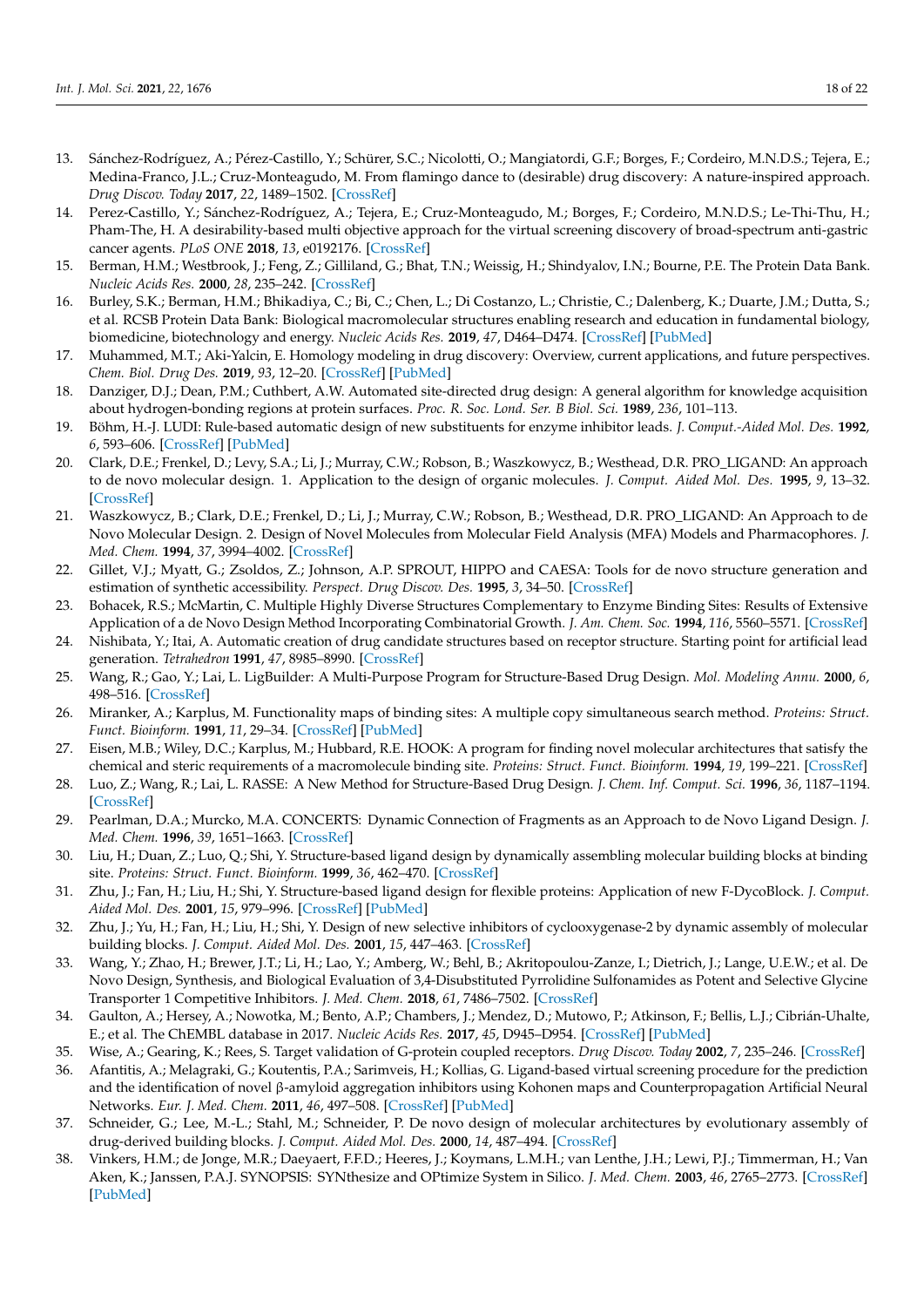- <span id="page-18-0"></span>39. Hartenfeller, M.; Zettl, H.; Walter, M.; Rupp, M.; Reisen, F.; Proschak, E.; Weggen, S.; Stark, H.; Schneider, G. DOGS: Reaction-Driven de novo Design of Bioactive Compounds. *PLoS Comp. Biol.* **2012**, *8*, e1002380. [\[CrossRef\]](http://doi.org/10.1371/journal.pcbi.1002380)
- <span id="page-18-1"></span>40. Dey, F.; Caflisch, A. Fragment-Based de Novo Ligand Design by Multiobjective Evolutionary Optimization. *J. Chem. Inf. Model.* **2008**, *48*, 679–690. [\[CrossRef\]](http://doi.org/10.1021/ci700424b)
- 41. Ichihara, O.; Barker, J.; Law, R.J.; Whittaker, M. Compound Design by Fragment-Linking. *Mol. Inform.* **2011**, *30*, 298–306. [\[CrossRef\]](http://doi.org/10.1002/minf.201000174)
- <span id="page-18-2"></span>42. Schneider, G. Future De Novo Drug Design. *Mol. Inform.* **2014**, *33*, 397–402. [\[CrossRef\]](http://doi.org/10.1002/minf.201400034)
- <span id="page-18-3"></span>43. Böhm, H.-J. The computer program LUDI: A new method for the de novo design of enzyme inhibitors. *J. Comput. Aided Mol. Des.* **1992**, *6*, 61–78. [\[CrossRef\]](http://doi.org/10.1007/BF00124387)
- <span id="page-18-4"></span>44. Gillet, V.J.; Newell, W.; Mata, P.; Myatt, G.; Sike, S.; Zsoldos, Z.; Johnson, A.P. SPROUT: Recent developments in the de novo design of molecules. *J. Chem. Inf. Comput. Sci.* **1994**, *34*, 207–217. [\[CrossRef\]](http://doi.org/10.1021/ci00017a027)
- <span id="page-18-5"></span>45. Lipinski, C.A.; Lombardo, F.; Dominy, B.W.; Feeney, P.J. Experimental and computational approaches to estimate solubility and permeability in drug discovery and development settings. *Adv. Drug Del. Rev.* **1997**, *23*, 3–25. [\[CrossRef\]](http://doi.org/10.1016/S0169-409X(96)00423-1)
- 46. Teague, S.J.; Davis, A.M.; Leeson, P.D.; Oprea, T. The Design of Leadlike Combinatorial Libraries. *Angew. Chem.* **1999**, *38*, 3743–3748. [\[CrossRef\]](http://doi.org/10.1002/(SICI)1521-3773(19991216)38:24<3743::AID-ANIE3743>3.0.CO;2-U)
- <span id="page-18-6"></span>47. Aronov, A.M. Predictive in silico modeling for hERG channel blockers. *Drug Discov. Today* **2005**, *10*, 149–155. [\[CrossRef\]](http://doi.org/10.1016/S1359-6446(04)03278-7)
- <span id="page-18-7"></span>48. Goldberg, D.E. *Genetic Algorithms in Search, Optimization and Machine Learning*; Addison-Wesley Longman Publishing Co., Inc.: Boston, MA, USA, 1989.
- <span id="page-18-8"></span>49. Leach, A.R. 4.05—Ligand-Based Approaches: Core Molecular Modeling. In *Comprehensive Medicinal Chemistry II*; Taylor, J.B., Triggle, D.J., Eds.; Elsevier: Oxford, UK, 2007; pp. 87–118.
- <span id="page-18-9"></span>50. McGarrah, D.B.; Judson, R.S. Analysis of the genetic algorithm method of molecular conformation determination. *J. Comput. Chem.* **1993**, *14*, 1385–1395. [\[CrossRef\]](http://doi.org/10.1002/jcc.540141115)
- 51. Clark, D.E.; Westhead, D.R. Evolutionary algorithms in computer-aided molecular design. *J. Comput. Aided Mol. Des.* **1996**, *10*, 337–358. [\[CrossRef\]](http://doi.org/10.1007/BF00124503) [\[PubMed\]](http://www.ncbi.nlm.nih.gov/pubmed/8877705)
- <span id="page-18-10"></span>52. Masek, B.B.; Baker, D.S.; Dorfman, R.J.; DuBrucq, K.; Francis, V.C.; Nagy, S.; Richey, B.L.; Soltanshahi, F. Multistep Reaction Based De Novo Drug Design: Generating Synthetically Feasible Design Ideas. *J. Chem. Inf. Model.* **2016**, *56*, 605–620. [\[CrossRef\]](http://doi.org/10.1021/acs.jcim.5b00697)
- <span id="page-18-11"></span>53. Douguet, D.; Thoreau, E.; Grassy, G. A genetic algorithm for the automated generation of small organic molecules: Drug design using an evolutionary algorithm. *J. Comput. Aided Mol. Des.* **2000**, *14*, 449–466. [\[CrossRef\]](http://doi.org/10.1023/A:1008108423895)
- <span id="page-18-12"></span>54. Pegg, S.C.H.; Haresco, J.J.; Kuntz, I.D. A genetic algorithm for structure-based de novo design. *J. Comput. Aided Mol. Des.* **2001**, *15*, 911–933. [\[CrossRef\]](http://doi.org/10.1023/A:1014389729000)
- <span id="page-18-13"></span>55. Nicolas, B.; Shaheen, A.; Nicolas, M.; Amedeo, C. An Evolutionary Approach for Structure-based Design of Natural and Non-natural Peptidic Ligands. *Comb. Chem. High Throughput Screen.* **2001**, *4*, 661–673.
- <span id="page-18-14"></span>56. Douguet, D.; Munier-Lehmann, H.; Labesse, G.; Pochet, S. LEA3D: A Computer-Aided Ligand Design for Structure-Based Drug Design. *J. Med. Chem.* **2005**, *48*, 2457–2468. [\[CrossRef\]](http://doi.org/10.1021/jm0492296)
- <span id="page-18-15"></span>57. Barigye, S.J.; García de la Vega, J.M.; Perez-Castillo, Y. Generative Adversarial Networks (GANs) Based Synthetic Sampling for Predictive Modeling. *Mol. Inform.* **2020**, *39*, 2000086. [\[CrossRef\]](http://doi.org/10.1002/minf.202000086) [\[PubMed\]](http://www.ncbi.nlm.nih.gov/pubmed/32558335)
- <span id="page-18-16"></span>58. Fechner, U.; Schneider, G. Flux (1): A Virtual Synthesis Scheme for Fragment-Based de Novo Design. *J. Chem. Inf. Model.* **2006**, *46*, 699–707. [\[CrossRef\]](http://doi.org/10.1021/ci0503560) [\[PubMed\]](http://www.ncbi.nlm.nih.gov/pubmed/16563000)
- <span id="page-18-17"></span>59. Schüller, A.; Suhartono, M.; Fechner, U.; Tanrikulu, Y.; Breitung, S.; Scheffer, U.; Göbel, M.W.; Schneider, G. The concept of template-based de novo design from drug-derived molecular fragments and its application to TAR RNA. *J. Comput. Aided Mol. Des.* **2008**, *22*, 59–68. [\[CrossRef\]](http://doi.org/10.1007/s10822-007-9157-4) [\[PubMed\]](http://www.ncbi.nlm.nih.gov/pubmed/18064402)
- <span id="page-18-18"></span>60. Nicolaou, C.A.; Apostolakis, J.; Pattichis, C.S. De Novo Drug Design Using Multiobjective Evolutionary Graphs. *J. Chem. Inf. Model.* **2009**, *49*, 295–307. [\[CrossRef\]](http://doi.org/10.1021/ci800308h)
- <span id="page-18-19"></span>61. Wong, S.S.Y.; Luo, W.; Chan, K.C.C. EvoMD: An Algorithm for Evolutionary Molecular Design. *IEEE/Acm Trans. Comput. Biol. Bioinform.* **2011**, *8*, 987–1003. [\[CrossRef\]](http://doi.org/10.1109/TCBB.2010.100) [\[PubMed\]](http://www.ncbi.nlm.nih.gov/pubmed/20876937)
- <span id="page-18-20"></span>62. Chan, H.C.S.; Shan, H.; Dahoun, T.; Vogel, H.; Yuan, S. Advancing Drug Discovery via Artificial Intelligence. *Trends Pharmacol. Sci.* **2019**, *40*, 592–604. [\[CrossRef\]](http://doi.org/10.1016/j.tips.2019.06.004)
- 63. Zhu, H. Big Data and Artificial Intelligence Modeling for Drug Discovery. *Annu. Rev. Pharmacol. Toxicol.* **2020**, *60*, 573–589. [\[CrossRef\]](http://doi.org/10.1146/annurev-pharmtox-010919-023324) [\[PubMed\]](http://www.ncbi.nlm.nih.gov/pubmed/31518513)
- 64. Yang, X.; Wang, Y.; Byrne, R.; Schneider, G.; Yang, S. Concepts of Artificial Intelligence for Computer-Assisted Drug Discovery. *Chem. Rev.* **2019**, *119*, 10520–10594. [\[CrossRef\]](http://doi.org/10.1021/acs.chemrev.8b00728)
- <span id="page-18-21"></span>65. Afantitis, A. Nanoinformatics: Artificial Intelligence and Nanotechnology in the New Decade. *Comb. Chem. High Throughput Screen.* **2020**, *23*, 4–5. [\[CrossRef\]](http://doi.org/10.2174/138620732301200316112000)
- <span id="page-18-22"></span>66. von Lilienfeld, O.A. Quantum Machine Learning in Chemical Compound Space. *Angew. Chem.* **2018**, *57*, 4164–4169. [\[CrossRef\]](http://doi.org/10.1002/anie.201709686) [\[PubMed\]](http://www.ncbi.nlm.nih.gov/pubmed/29216413)
- <span id="page-18-23"></span>67. Tkatchenko, A. Machine learning for chemical discovery. *Nat. Commun.* **2020**, *11*, 4125. [\[CrossRef\]](http://doi.org/10.1038/s41467-020-17844-8) [\[PubMed\]](http://www.ncbi.nlm.nih.gov/pubmed/32807794)
- <span id="page-18-25"></span><span id="page-18-24"></span>68. Klambauer, G.; Hochreiter, S.; Rarey, M. Machine Learning in Drug Discovery. *J. Chem. Inf. Model.* **2019**, *59*, 945–946. [\[CrossRef\]](http://doi.org/10.1021/acs.jcim.9b00136) 69. Chen, H.; Engkvist, O.; Wang, Y.; Olivecrona, M.; Blaschke, T. The rise of deep learning in drug discovery. *Drug Discov. Today* **2018**, *23*, 1241–1250. [\[CrossRef\]](http://doi.org/10.1016/j.drudis.2018.01.039)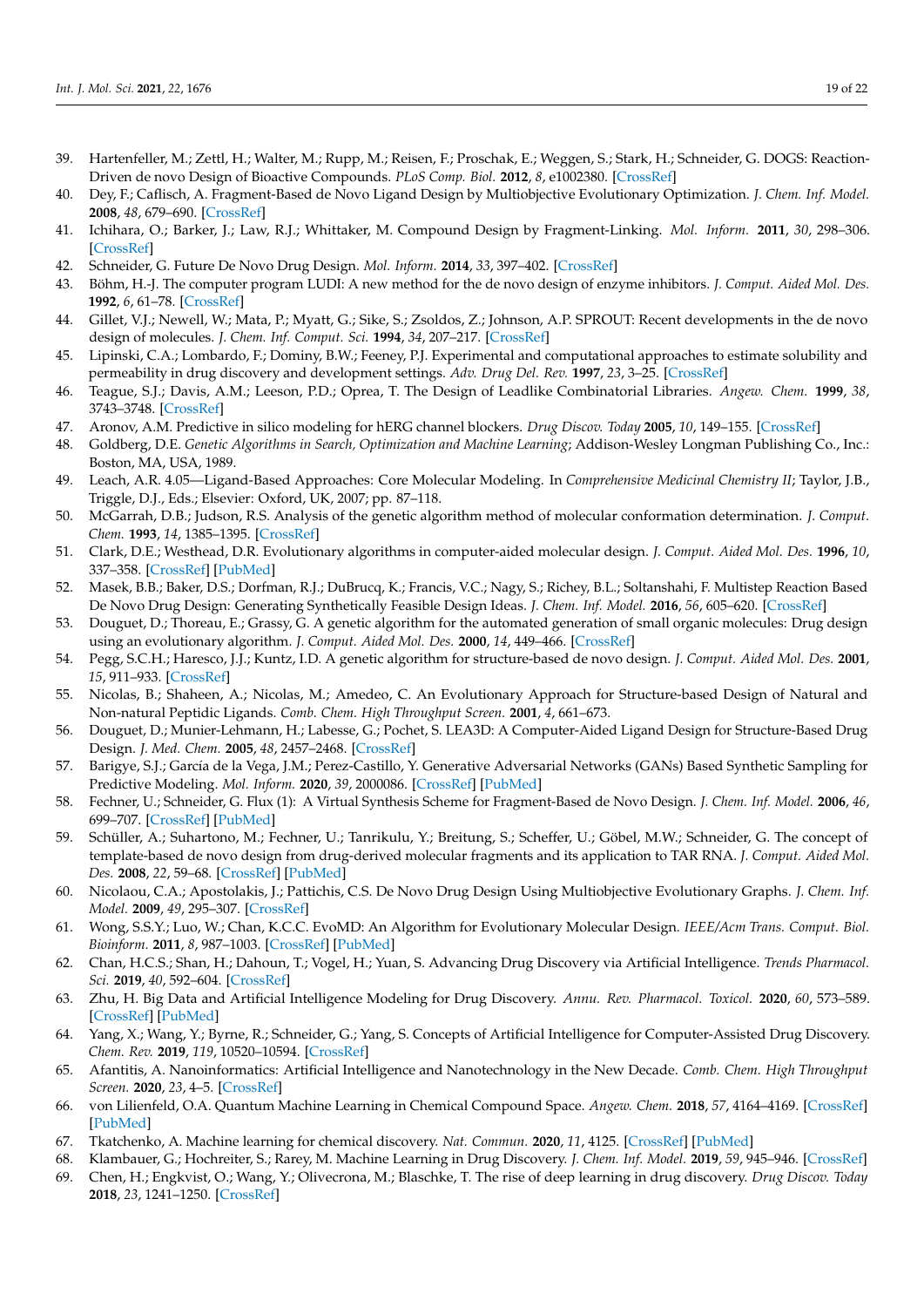- <span id="page-19-0"></span>70. Han, M.; May, R.; Zhang, X.; Wang, X.; Pan, S.; Yan, D.; Jin, Y.; Xu, L. A review of reinforcement learning methodologies for controlling occupant comfort in buildings. *Sustain. Cities Soc.* **2019**, *51*, 101748. [\[CrossRef\]](http://doi.org/10.1016/j.scs.2019.101748)
- <span id="page-19-1"></span>71. Lavecchia, A. Deep learning in drug discovery: Opportunities, challenges and future prospects. *Drug Discov. Today* **2019**, *24*, 2017–2032. [\[CrossRef\]](http://doi.org/10.1016/j.drudis.2019.07.006) [\[PubMed\]](http://www.ncbi.nlm.nih.gov/pubmed/31377227)
- <span id="page-19-2"></span>72. Olivecrona, M.; Blaschke, T.; Engkvist, O.; Chen, H. Molecular de-novo design through deep reinforcement learning. *J. Cheminform.* **2017**, *9*, 48. [\[CrossRef\]](http://doi.org/10.1186/s13321-017-0235-x)
- <span id="page-19-3"></span>73. Graves, A.; Eck, D.; Beringer, N.; Schmidhuber, J. *Biologically Plausible Speech Recognition with LSTM Neural Nets*; Springer: Berlin/Heidelberg, Germany, 2004; pp. 127–136.
- <span id="page-19-4"></span>74. Gers, F.A.; Schmidhuber, E. LSTM recurrent networks learn simple context-free and context-sensitive languages. *IEEE Trans. Neural Netw.* **2001**, *12*, 1333–1340. [\[CrossRef\]](http://doi.org/10.1109/72.963769)
- <span id="page-19-5"></span>75. Srivastava, N.; Mansimov, E.; Salakhutdinov, R. Unsupervised learning of video representations using LSTMs. In *Proceedings of the 32nd International Conference on International Conference on Machine Learning—Volume 37*; JMLR.org: Lille, France, 2015; pp. 843–852.
- <span id="page-19-6"></span>76. Eck, D.; Schmidhuber, J. Finding temporal structure in music: Blues improvisation with LSTM recurrent networks. In Proceedings of the 12th IEEE Workshop on Neural Networks for Signal Processing, Martigny, Switzerland, 6 September 2002; pp. 747–756.
- <span id="page-19-7"></span>77. LeCun, Y.; Bengio, Y.; Hinton, G. Deep learning. *Nature* **2015**, *521*, 436–444. [\[CrossRef\]](http://doi.org/10.1038/nature14539)
- <span id="page-19-8"></span>78. Mamoshina, P.; Vieira, A.; Putin, E.; Zhavoronkov, A. Applications of Deep Learning in Biomedicine. *Mol. Pharm.* **2016**, *13*, 1445–1454. [\[CrossRef\]](http://doi.org/10.1021/acs.molpharmaceut.5b00982)
- <span id="page-19-9"></span>79. Miotto, R.; Wang, F.; Wang, S.; Jiang, X.; Dudley, J.T. Deep learning for healthcare: Review, opportunities and challenges. *Brief. Bioinform.* **2018**, *19*, 1236–1246. [\[CrossRef\]](http://doi.org/10.1093/bib/bbx044)
- <span id="page-19-10"></span>80. Cherkasov, A.; Muratov, E.N.; Fourches, D.; Varnek, A.; Baskin, I.I.; Cronin, M.; Dearden, J.; Gramatica, P.; Martin, Y.C.; Todeschini, R.; et al. QSAR Modeling: Where Have You Been? Where Are You Going To? *J. Med. Chem.* **2014**, *57*, 4977–5010. [\[CrossRef\]](http://doi.org/10.1021/jm4004285)
- <span id="page-19-11"></span>81. Ekins, S. The Next Era: Deep Learning in Pharmaceutical Research. *Pharm. Res.* **2016**, *33*, 2594–2603. [\[CrossRef\]](http://doi.org/10.1007/s11095-016-2029-7)
- <span id="page-19-12"></span>82. Lenselink, E.B.; ten Dijke, N.; Bongers, B.; Papadatos, G.; van Vlijmen, H.W.T.; Kowalczyk, W.; Ijzerman, A.P.; van Westen, G.J.P. Beyond the hype: Deep neural networks outperform established methods using a ChEMBL bioactivity benchmark set. *J. Cheminform.* **2017**, *9*, 45. [\[CrossRef\]](http://doi.org/10.1186/s13321-017-0232-0)
- <span id="page-19-13"></span>83. Liu, X.; Ye, K.; van Vlijmen, H.W.T.; Ijzerman, A.P.; van Westen, G.J.P. An exploration strategy improves the diversity of de novo ligands using deep reinforcement learning: A case for the adenosine A2A receptor. *J. Cheminform.* **2019**, *11*, 35. [\[CrossRef\]](http://doi.org/10.1186/s13321-019-0355-6)
- <span id="page-19-14"></span>84. David, L.; Thakkar, A.; Mercado, R.; Engkvist, O. Molecular representations in AI-driven drug discovery: A review and practical guide. *J. Cheminform.* **2020**, *12*, 56. [\[CrossRef\]](http://doi.org/10.1186/s13321-020-00460-5)
- <span id="page-19-15"></span>85. Weininger, D. SMILES, a chemical language and information system. 1. Introduction to methodology and encoding rules. *J. Chem. Inf. Comput. Sci.* **1988**, *28*, 31–36. [\[CrossRef\]](http://doi.org/10.1021/ci00057a005)
- <span id="page-19-16"></span>86. Pineda, F.J. Generalization of back-propagation to recurrent neural networks. *Phys. Rev. Lett.* **1987**, *59*, 2229–2232. [\[CrossRef\]](http://doi.org/10.1103/PhysRevLett.59.2229)
- <span id="page-19-17"></span>87. Lipton, Z.C.; Berkowitz, J.; Elkan, C. A critical review of recurrent neural networks for sequence learning. *arXiv* **2015**, arXiv:1506.00019.
- <span id="page-19-18"></span>88. Merk, D.; Friedrich, L.; Grisoni, F.; Schneider, G. De Novo Design of Bioactive Small Molecules by Artificial Intelligence. *Mol. Inform.* **2018**, *37*, 1700153. [\[CrossRef\]](http://doi.org/10.1002/minf.201700153)
- <span id="page-19-26"></span>89. Segler, M.H.S.; Kogej, T.; Tyrchan, C.; Waller, M.P. Generating Focused Molecule Libraries for Drug Discovery with Recurrent Neural Networks. *Acs. Cent. Sci.* **2018**, *4*, 120–131. [\[CrossRef\]](http://doi.org/10.1021/acscentsci.7b00512) [\[PubMed\]](http://www.ncbi.nlm.nih.gov/pubmed/29392184)
- <span id="page-19-19"></span>90. Maragakis, P.; Nisonoff, H.; Cole, B.; Shaw, D.E. A Deep-Learning View of Chemical Space Designed to Facilitate Drug Discovery. *J. Chem. Inf. Model.* **2020**, *60*, 4487–4496. [\[CrossRef\]](http://doi.org/10.1021/acs.jcim.0c00321)
- <span id="page-19-20"></span>91. Popova, M.; Isayev, O.; Tropsha, A. Deep reinforcement learning for de novo drug design. *Sci. Adv.* **2018**, *4*, eaap7885. [\[CrossRef\]](http://doi.org/10.1126/sciadv.aap7885)
- <span id="page-19-21"></span>92. Ståhl, N.; Falkman, G.; Karlsson, A.; Mathiason, G.; Boström, J. Deep Reinforcement Learning for Multiparameter Optimization in de novo Drug Design. *J. Chem. Inf. Model.* **2019**, *59*, 3166–3176. [\[CrossRef\]](http://doi.org/10.1021/acs.jcim.9b00325) [\[PubMed\]](http://www.ncbi.nlm.nih.gov/pubmed/31273995)
- <span id="page-19-22"></span>93. Yasonik, J. Multiobjective de novo drug design with recurrent neural networks and nondominated sorting. *J. Cheminform.* **2020**, *12*, 14. [\[CrossRef\]](http://doi.org/10.1186/s13321-020-00419-6)
- <span id="page-19-23"></span>94. Pan, S.J.; Yang, Q. A Survey on Transfer Learning. *IEEE Trans. Knowl. Data Eng.* **2010**, *22*, 1345–1359. [\[CrossRef\]](http://doi.org/10.1109/TKDE.2009.191)
- <span id="page-19-24"></span>95. Gupta, A.; Müller, A.T.; Huisman, B.J.H.; Fuchs, J.A.; Schneider, P.; Schneider, G. Generative Recurrent Networks for De Novo Drug Design. *Mol. Inform.* **2018**, *37*, 1700111. [\[CrossRef\]](http://doi.org/10.1002/minf.201700111) [\[PubMed\]](http://www.ncbi.nlm.nih.gov/pubmed/29095571)
- <span id="page-19-25"></span>96. Kotsias, P.-C.; Arús-Pous, J.; Chen, H.; Engkvist, O.; Tyrchan, C.; Bjerrum, E.J. Direct steering of de novo molecular generation with descriptor conditional recurrent neural networks. *Nat. Mach. Intell.* **2020**, *2*, 254–265. [\[CrossRef\]](http://doi.org/10.1038/s42256-020-0174-5)
- <span id="page-19-27"></span>97. Kusner, M.J.; Paige, B.; Hernández-Lobato, J.M. *Grammar Variational Autoencoder*; ICML: Sydney, Australia, 2017.
- <span id="page-19-28"></span>98. Grisoni, F.; Moret, M.; Lingwood, R.; Schneider, G. Bidirectional Molecule Generation with Recurrent Neural Networks. *J. Chem. Inf. Mod.* **2020**, *60*, 1175–1183. [\[CrossRef\]](http://doi.org/10.1021/acs.jcim.9b00943)
- <span id="page-19-29"></span>99. Rifaioglu, A.S.; Nalbat, E.; Atalay, V.; Martin, M.J.; Cetin-Atalay, R.; Doğan, T. DEEPScreen: High performance drug-target interaction prediction with convolutional neural networks using 2-D structural compound representations. *Chem. Sci.* **2020**, *11*, 2531–2557. [\[CrossRef\]](http://doi.org/10.1039/C9SC03414E)
- 100. Lecun, Y.; Bottou, L.; Bengio, Y.; Haffner, P. Gradient-based learning applied to document recognition. *Proc. IEEE* **1998**, *86*, 2278–2324. [\[CrossRef\]](http://doi.org/10.1109/5.726791)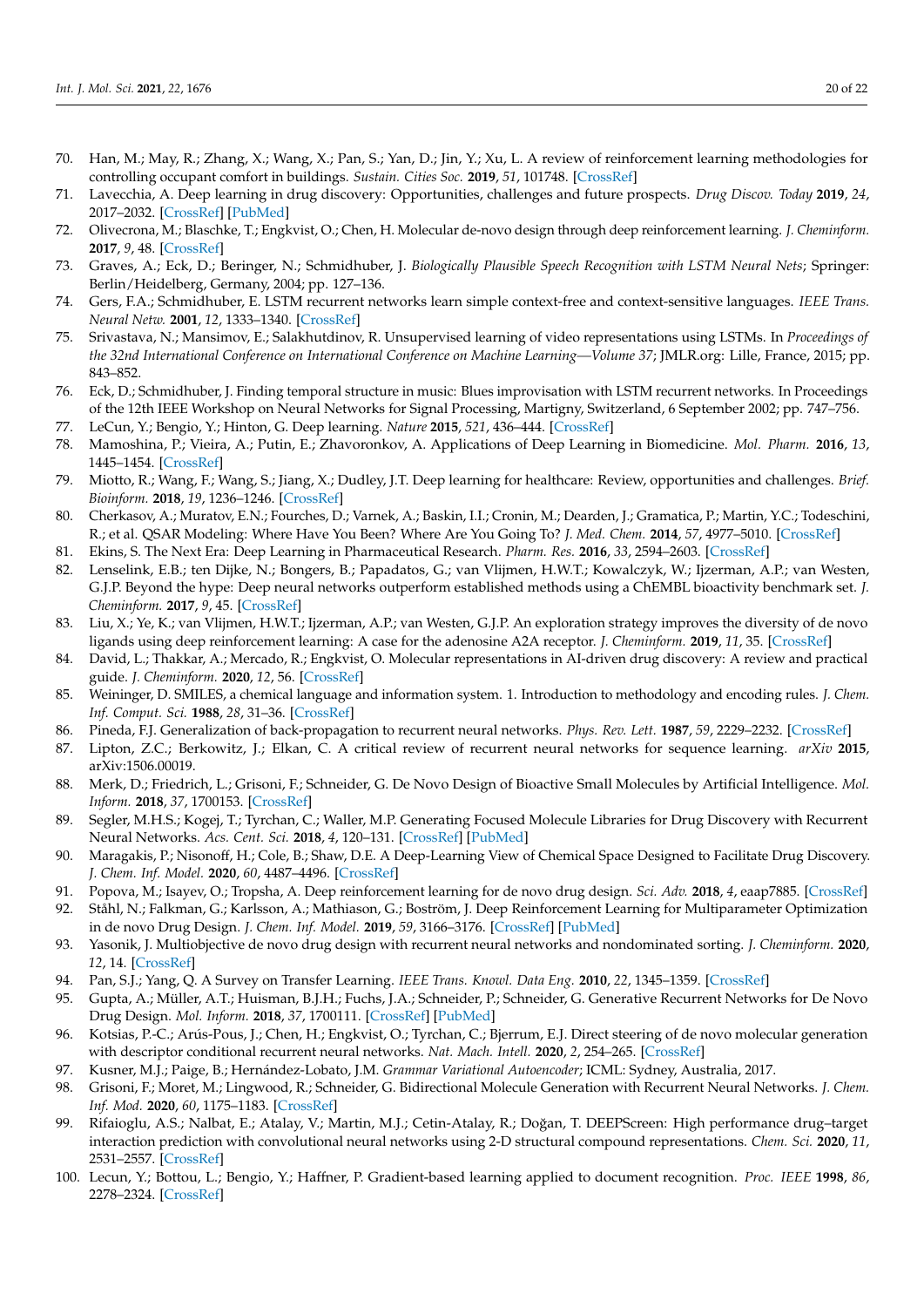- <span id="page-20-0"></span>101. Sun, M.; Zhao, S.; Gilvary, C.; Elemento, O.; Zhou, J.; Wang, F. Graph convolutional networks for computational drug development and discovery. *Brief. Bioinform.* **2020**, *21*, 919–935. [\[CrossRef\]](http://doi.org/10.1093/bib/bbz042)
- <span id="page-20-1"></span>102. Li, Y.; Hu, J.; Wang, Y.; Zhou, J.; Zhang, L.; Liu, Z. DeepScaffold: A Comprehensive Tool for Scaffold-Based De Novo Drug Discovery Using Deep Learning. *J. Chem. Inf. Model.* **2020**, *60*, 77–91. [\[CrossRef\]](http://doi.org/10.1021/acs.jcim.9b00727)
- <span id="page-20-2"></span>103. Khemchandani, Y.; O'Hagan, S.; Samanta, S.; Swainston, N.; Roberts, T.J.; Bollegala, D.; Kell, D.B. DeepGraphMolGen, a multiobjective, computational strategy for generating molecules with desirable properties: A graph convolution and reinforcement learning approach. *J. Cheminform.* **2020**, *12*, 53. [\[CrossRef\]](http://doi.org/10.1186/s13321-020-00454-3)
- <span id="page-20-3"></span>104. Li, Y.; Zhang, L.; Liu, Z. Multi-objective de novo drug design with conditional graph generative model. *J. Cheminform.* **2018**, *10*, 33. [\[CrossRef\]](http://doi.org/10.1186/s13321-018-0287-6)
- <span id="page-20-4"></span>105. Yi, X.; Walia, E.; Babyn, P. Generative adversarial network in medical imaging: A review. *Med. Image Anal.* **2019**, *58*, 101552. [\[CrossRef\]](http://doi.org/10.1016/j.media.2019.101552)
- 106. Gui, J.; Sun, Z.; Wen, Y.; Tao, D.; Ye, J. A review on generative adversarial networks: Algorithms, theory, and applications. *arXiv* **2020**, arXiv:2001.06937.
- <span id="page-20-5"></span>107. Vanhaelen, Q.; Lin, Y.-C.; Zhavoronkov, A. The Advent of Generative Chemistry. *Acs. Med. Chem. Lett.* **2020**, *11*, 1496–1505. [\[CrossRef\]](http://doi.org/10.1021/acsmedchemlett.0c00088) [\[PubMed\]](http://www.ncbi.nlm.nih.gov/pubmed/32832015)
- <span id="page-20-6"></span>108. Putin, E.; Asadulaev, A.; Ivanenkov, Y.; Aladinskiy, V.; Sanchez-Lengeling, B.; Aspuru-Guzik, A.; Zhavoronkov, A. Reinforced Adversarial Neural Computer for de Novo Molecular Design. *J. Chem. Inf. Model.* **2018**, *58*, 1194–1204. [\[CrossRef\]](http://doi.org/10.1021/acs.jcim.7b00690)
- <span id="page-20-7"></span>109. Putin, E.; Asadulaev, A.; Vanhaelen, Q.; Ivanenkov, Y.; Aladinskaya, A.V.; Aliper, A.; Zhavoronkov, A. Adversarial Threshold Neural Computer for Molecular de Novo Design. *Mol. Pharm.* **2018**, *15*, 4386–4397. [\[CrossRef\]](http://doi.org/10.1021/acs.molpharmaceut.7b01137) [\[PubMed\]](http://www.ncbi.nlm.nih.gov/pubmed/29569445)
- <span id="page-20-8"></span>110. Prykhodko, O.; Johansson, S.V.; Kotsias, P.-C.; Arús-Pous, J.; Bjerrum, E.J.; Engkvist, O.; Chen, H. A de novo molecular generation method using latent vector based generative adversarial network. *J. Cheminform.* **2019**, *11*, 74. [\[CrossRef\]](http://doi.org/10.1186/s13321-019-0397-9) [\[PubMed\]](http://www.ncbi.nlm.nih.gov/pubmed/33430938)
- <span id="page-20-9"></span>111. Girin, L.; Leglaive, S.; Bie, X.; Diard, J.; Hueber, T.; Alameda-Pineda, X. Dynamical Variational Autoencoders: A Comprehensive Review. *arXiv* **2020**, arXiv:2008.12595.
- <span id="page-20-10"></span>112. Gómez-Bombarelli, R.; Wei, J.N.; Duvenaud, D.; Hernández-Lobato, J.M.; Sánchez-Lengeling, B.; Sheberla, D.; Aguilera-Iparraguirre, J.; Hirzel, T.D.; Adams, R.P.; Aspuru-Guzik, A. Automatic Chemical Design Using a Data-Driven Continuous Representation of Molecules. *Acs. Cent. Sci.* **2018**, *4*, 268–276. [\[CrossRef\]](http://doi.org/10.1021/acscentsci.7b00572) [\[PubMed\]](http://www.ncbi.nlm.nih.gov/pubmed/29532027)
- <span id="page-20-11"></span>113. Skalic, M.; Jiménez, J.; Sabbadin, D.; De Fabritiis, G. Shape-Based Generative Modeling for de Novo Drug Design. *J. Chem. Inf. Model.* **2019**, *59*, 1205–1214. [\[CrossRef\]](http://doi.org/10.1021/acs.jcim.8b00706) [\[PubMed\]](http://www.ncbi.nlm.nih.gov/pubmed/30762364)
- <span id="page-20-12"></span>114. Lim, J.; Ryu, S.; Kim, J.W.; Kim, W.Y. Molecular generative model based on conditional variational autoencoder for de novo molecular design. *J. Cheminform.* **2018**, *10*, 31. [\[CrossRef\]](http://doi.org/10.1186/s13321-018-0286-7)
- <span id="page-20-13"></span>115. Cho, K.; Van Merriënboer, B.; Gulcehre, C.; Bahdanau, D.; Bougares, F.; Schwenk, H.; Bengio, Y. Learning phrase representations using RNN encoder-decoder for statistical machine translation. *arXiv* **2014**, arXiv:1406.1078.
- <span id="page-20-14"></span>116. Hochreiter, S.; Schmidhuber, J. Long Short-Term Memory. *Neural Comput.* **1997**, *9*, 1735–1780. [\[CrossRef\]](http://doi.org/10.1162/neco.1997.9.8.1735)
- <span id="page-20-15"></span>117. Sutskever, I.; Vinyals, O.; Le, Q.V. Sequence to sequence learning with neural networks. In *Proceedings of the 27th International Conference on Neural Information Processing Systems—Volume 2*; MIT Press: Montreal, QC, Canada, 2014; pp. 3104–3112.
- <span id="page-20-16"></span>118. Gao, K.; Nguyen, D.D.; Tu, M.; Wei, G.-W. Generative Network Complex for the Automated Generation of Drug-like Molecules. *J. Chem. Inf. Model.* **2020**, *60*, 5682–5698. [\[CrossRef\]](http://doi.org/10.1021/acs.jcim.0c00599) [\[PubMed\]](http://www.ncbi.nlm.nih.gov/pubmed/32686938)
- <span id="page-20-17"></span>119. Bjerrum, E.J.; Sattarov, B. Improving chemical autoencoder latent space and molecular de novo generation diversity with heteroencoders. *Biomolecules* **2018**, *8*, 131. [\[CrossRef\]](http://doi.org/10.3390/biom8040131)
- <span id="page-20-18"></span>120. Makhzani, A.; Shlens, J.; Jaitly, N.; Goodfellow, I.; Frey, B. Adversarial autoencoders. *arXiv* **2015**, arXiv:1511.05644.
- <span id="page-20-19"></span>121. Kadurin, A.; Aliper, A.; Kazennov, A.; Mamoshina, P.; Vanhaelen, Q.; Khrabrov, K.; Zhavoronkov, A. The cornucopia of meaningful leads: Applying deep adversarial autoencoders for new molecule development in oncology. *Oncotarget* **2017**, *8*, 10883–10890. [\[CrossRef\]](http://doi.org/10.18632/oncotarget.14073)
- <span id="page-20-20"></span>122. Kadurin, A.; Nikolenko, S.; Khrabrov, K.; Aliper, A.; Zhavoronkov, A. druGAN: An Advanced Generative Adversarial Autoencoder Model for de Novo Generation of New Molecules with Desired Molecular Properties in Silico. *Mol. Pharm.* **2017**, *14*, 3098–3104. [\[CrossRef\]](http://doi.org/10.1021/acs.molpharmaceut.7b00346)
- <span id="page-20-21"></span>123. Hartenfeller, M.; Proschak, E.; Schüller, A.; Schneider, G. Concept of Combinatorial De Novo Design of Drug-like Molecules by Particle Swarm Optimization. *Chem. Biol. Drug Des.* **2008**, *72*, 16–26. [\[CrossRef\]](http://doi.org/10.1111/j.1747-0285.2008.00672.x) [\[PubMed\]](http://www.ncbi.nlm.nih.gov/pubmed/18564216)
- <span id="page-20-22"></span>124. Winter, R.; Montanari, F.; Steffen, A.; Briem, H.; Noé, F.; Clevert, D.-A. Efficient multi-objective molecular optimization in a continuous latent space. *Chem. Sci.* **2019**, *10*, 8016–8024. [\[CrossRef\]](http://doi.org/10.1039/C9SC01928F)
- <span id="page-20-23"></span>125. Metz, L.; Poole, B.; Pfau, D.; Sohl-Dickstein, J. Unrolled generative adversarial networks. *arXiv* **2016**, arXiv:1611.02163.
- <span id="page-20-24"></span>126. Rupp, M.; Schneider, G. Graph Kernels for Molecular Similarity. *Mol. Inform.* **2010**, *29*, 266–273. [\[CrossRef\]](http://doi.org/10.1002/minf.200900080) [\[PubMed\]](http://www.ncbi.nlm.nih.gov/pubmed/27463053)
- <span id="page-20-25"></span>127. OECD, Validation of (Q)SAR Models. Available online: [https://www.oecd.org/chemicalsafety/risk-assessment/validationofqs](https://www.oecd.org/chemicalsafety/risk-assessment/validationofqsarmodels.htm.) [armodels.htm.](https://www.oecd.org/chemicalsafety/risk-assessment/validationofqsarmodels.htm.) (accessed on 8 November 2019).
- <span id="page-20-26"></span>128. Muratov, E.N.; Bajorath, J.; Sheridan, R.P.; Tetko, I.V.; Filimonov, D.; Poroikov, V.; Oprea, T.I.; Baskin, I.I.; Varnek, A.; Roitberg, A.; et al. QSAR without borders. *Chem. Soc. Rev.* **2020**, *49*, 3525–3564. [\[CrossRef\]](http://doi.org/10.1039/D0CS00098A) [\[PubMed\]](http://www.ncbi.nlm.nih.gov/pubmed/32356548)
- <span id="page-20-27"></span>129. Bickerton, G.R.; Paolini, G.V.; Besnard, J.; Muresan, S.; Hopkins, A.L. Quantifying the chemical beauty of drugs. *Nat. Chem.* **2012**, *4*, 90–98. [\[CrossRef\]](http://doi.org/10.1038/nchem.1243)
- <span id="page-20-28"></span>130. Hutter, M.C. In Silico Prediction of Drug Properties. *Curr. Med. Chem.* **2009**, *16*, 189–202. [\[CrossRef\]](http://doi.org/10.2174/092986709787002736)